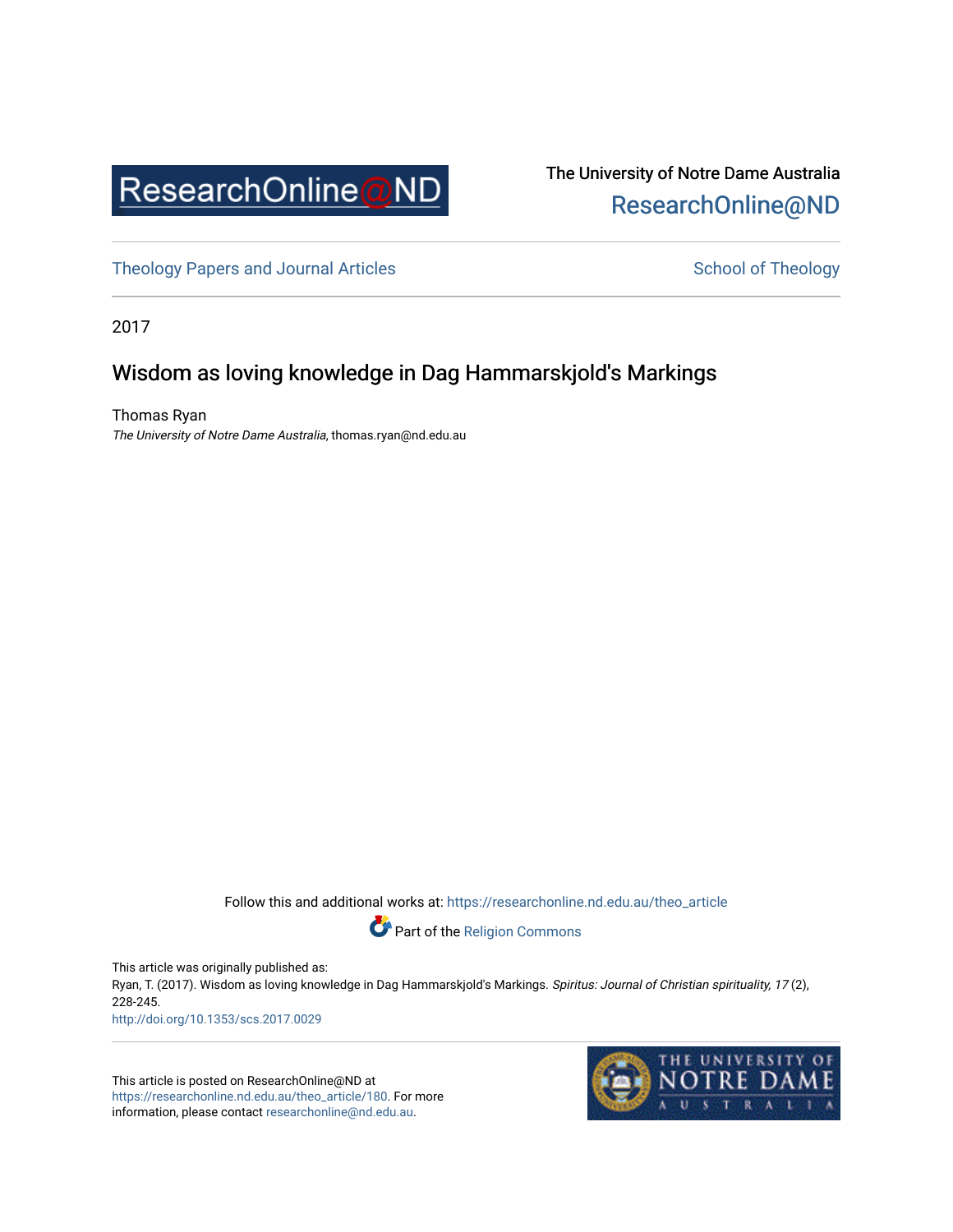This is the author's version of the article published as:

Ryan, T. (2017). Wisdom as Loving Knowledge in Dag Hammarskjold's Markings. *Spiritus: Journal of Christian spirituality, 17*(2), 228-245. doi: 10.1353/scs.2017.0029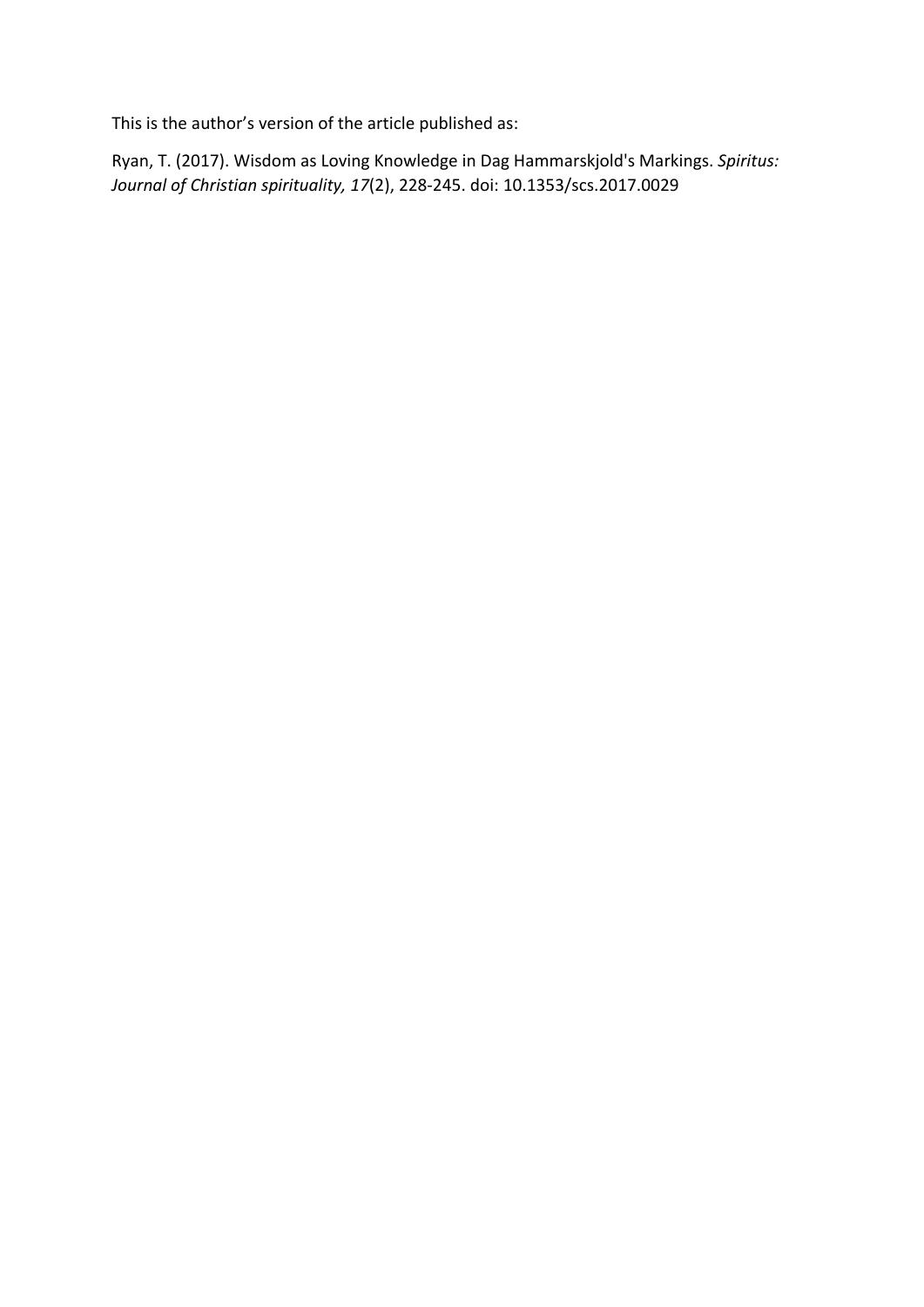## **Wisdom as Loving Knowledge in Dag Hammarskjöld's** *Markings.*

## **THOMAS RYAN**

## **ABSTRACT**

The inter-relationship of the affective and the cognitive is an issue in the spiritual and moral fields of the Christian tradition. Drawing on the analogical use of the 'spiritual senses' together with insights from virtue ethics, this article investigates wisdom as loving knowledge in Dag Hammarskjöld's *Markings.* The article has five stages: first, the various forms of love present in Hammarskjöld's reflections are outlined; second, after a brief explanation of affective/cognitive aspect of the spiritual senses, it probes a representative text in *Marking* on the process of knowing and loving God; third, it analyses key passages in the journal concerning wisdom as a virtue; fourth, in the light of the theology of the Gifts of the Holy Spirit and contemporary approaches based on the second-person perspective, the Gift of wisdom is examined in the journal leading to some concluding observations.

#### **Bio:**

Thomas Ryan is a retired Marist priest who lives in Sydney, Australia. He is an Honorary Fellow of the Australian Catholic University and an Adjunct Associate Professor of the University of Notre Dame, Fremantle, Australia. Other than chapters in books, he has had numerous articles published nationally, (e.g., *The Australian eJournal of Theology, The Australasian Catholic Record*) and internationally (*e.g., Theological Studies, the Irish Theological Quarterly*)*.*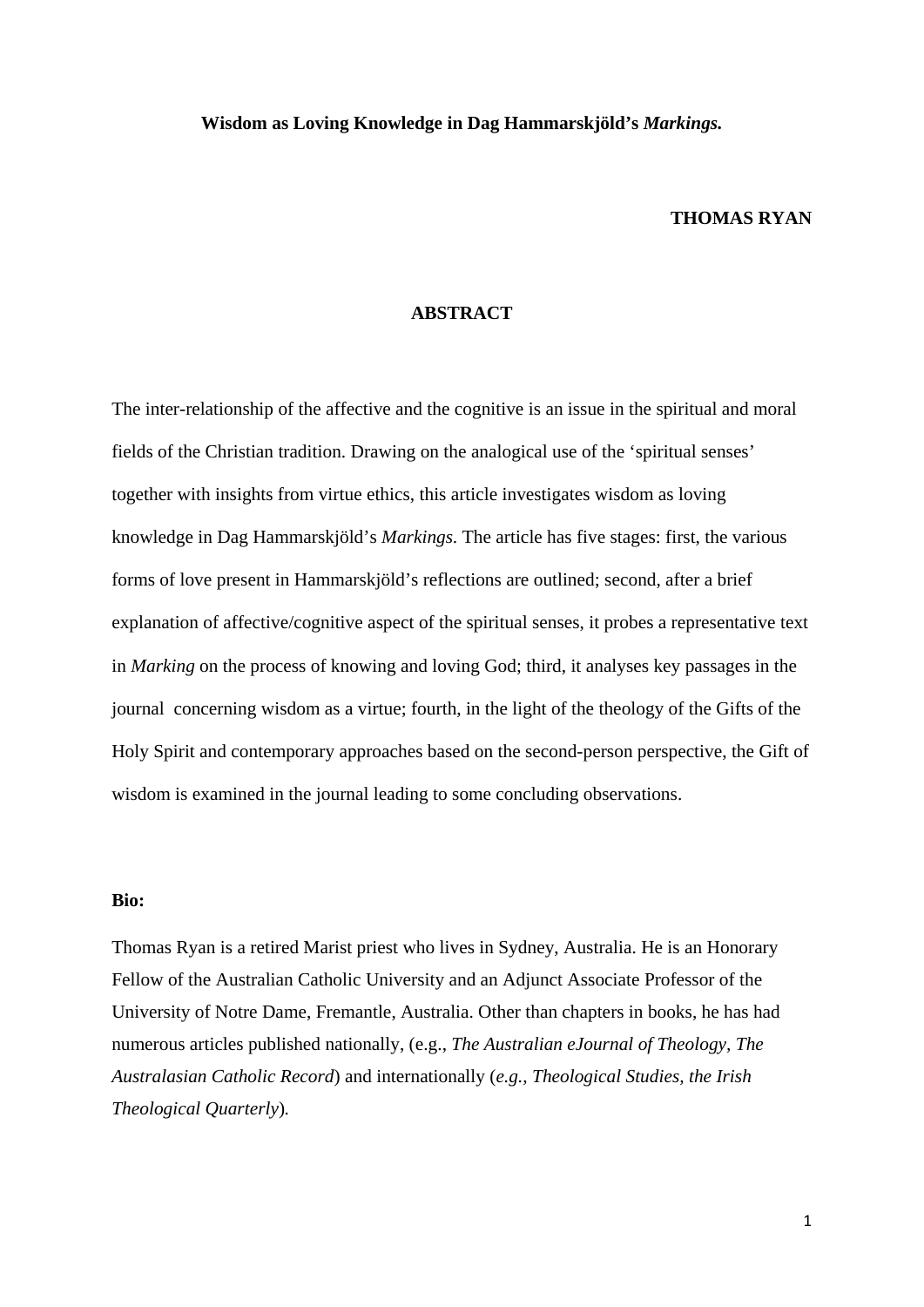There has been a recent resurgence of interest in the second Secretary-General of the United Nations, Dag Hammarskjöld and, specifically, in his personal journal *Markings*, published after his death (1961)*.* [1](#page-3-0) Studies generated by the publication of Hammarskjöld's diary, often present the word 'Yes' as a central theme bringing unity to his relationship with God and its ethical demands.<sup>[2](#page-3-1)</sup>

Inspired by this recent trend, I engaged with the text of *Markings,* beyond the handful of passages often quoted in the public domain. In the process, I became conscious of an aspect of Hammarskjöld's religious consciousness that warranted further attention, hence, this article.[3](#page-3-2) The article has five stages: first, the various forms of love present in Hammarskjöld's reflections are outlined; second, after a briefly explaining one facet of the spiritual senses, it probes a representative text on the process of knowing and loving God; third, it analyses key passages in *Markings* concerning wisdom as a virtue; fourth, in the light of the theology of the Gifts of the Holy Spirit and contemporary approaches based on the second-person perspective, the Gift of wisdom is examined which leads to some concluding observations.

## **The 'Yes' of Love**

Hammarskjöld's faith, his 'Yes' to God of 1953 (noted above) indicated that 'something new had come; it meant union with God, living in the hands of God, receiving rest and strength from him – and thus it also meant new integrity for the 'I', ('the wonder: that  $I$  exist'<sup>[4](#page-3-3)</sup>) integrity instead of chaos, freedom instead of the bondage of self-centeredness.' Yet, even until the last prayer of his final year, it was 'a faith at battle with the risks of returning chaos and ever threatening self-centredness.'[5](#page-3-4)

<span id="page-3-0"></span><sup>1</sup> Roger Lipsey has been a key influence in this process. Roger Lipsey, 'Dag Hammarskjöld and *Markings:* A Reconsideration', *Spiritus* 11 (2011), 84-103, at 85; and *Hammarskjöld: A Life* (Ann Arbor: The University of Michigan Press, 2013).

<span id="page-3-1"></span><sup>&</sup>lt;sup>2</sup> 'For all that has been- Thanks! To all that shall be – Yes!'<sup>2</sup> The ethical implications of Hammarskjöld's faith is again captured in his words 'The only value of a life is its content – for *others*' and 'In our era, the path to sanctification necessarily passes through action.' Dag Hammarskjöld, *Markings,* translated by W.H. Auden and Leif Sjöberg (London: Faber & Faber, 1964), 87. Also, Bernhard Erling, *A Reader's Guide to Dag Hammarskjöld's Waymarks* (St. Peters, Minnesota, 1987) available at http://www.daghammarskjold.se/wpcontent/uploads/2014/08/rg\_to\_waymarks.pdf

<span id="page-3-2"></span><sup>&</sup>lt;sup>3</sup> This awareness arose as part of a fuller theological treatment. See Thomas Ryan, "Yes!" And "Thou" in Dag Hammarskjöld's *Markings*: A Theological Investigation', *Irish Theological Quarterly* 81 (2), 2016, 119-137.

<span id="page-3-3"></span><sup>4</sup> *Markings*, 102.

<span id="page-3-4"></span><sup>5</sup> Gustaf Aulén, *Dag Hammarskjöld's White Book: The Meaning of Markings* (Philadelphia: Fortress Press, 1969), 145.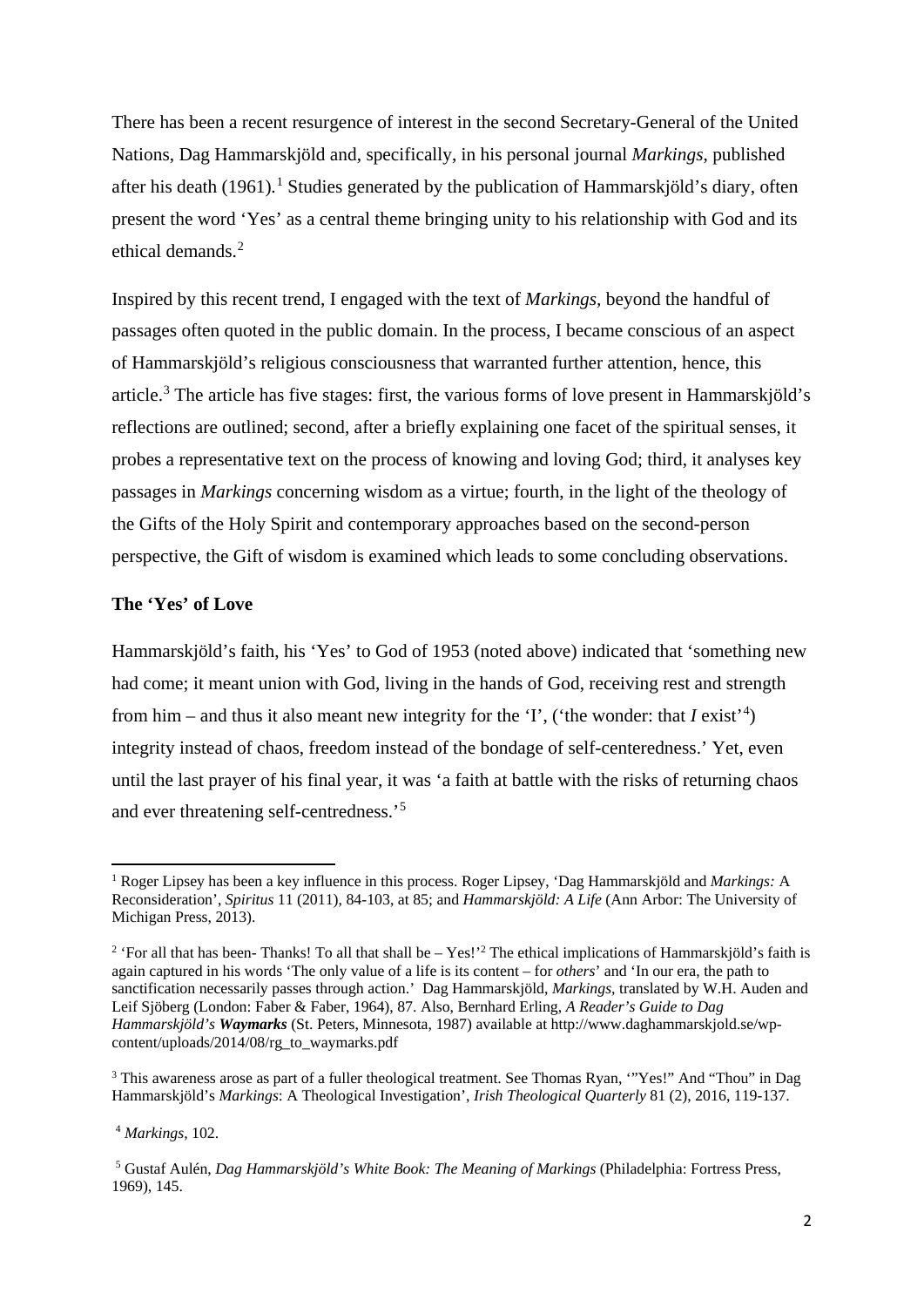For Hammarskjöld, central to faith is the 'union of God to the soul' (St John of the Cross).<sup>[6](#page-4-0)</sup> Union with, and life in, God were centred on *Imitatio*, a key idea arising from the Gospels and Hammarskjöld's acquaintance with the medieval mystics. *Imitatio* is the invitation to fellowship and discipleship with Jesus the 'Brother.' It is fulfilled paradigmatically in Jesus in sacrifice as self-surrender to God and to others through forgiveness and in love unto death. Authentic self-realisation is only found in self-transcendence, in self-surrender. Selfsurrender, as a sharing in the divine life in Christ, is inseparable from responsibility for others within the framework of one's vocation.<sup>[7](#page-4-1)</sup> For him, it was a call to serve the world and mankind which he saw as a 'service to God.' The love of God, revealed in Jesus, the cross, sacrifice and forgiveness, is 'ultimate reality.'<sup>[8](#page-4-2)</sup>

As revealed in *Markings,* these faces of love are reflected in a prayer from *Markings* that captures the Trinitarian texture of his consciousness of loving union with God and its centrifugal orientation.

Thou who are over us, Thou who art one of us, Thou who *art* – Also within us, May all see Thee – in me also, May I prepare the way for Thee, May I thank Thee for all that shall fall to my lot, May I also not forget the needs of others, Keep me in Thy love As Thou wouldest that all should be kept in mine. May everything in this my being be directed to Thy glory And may I never despair.

<span id="page-4-0"></span><sup>&</sup>lt;sup>6</sup> *Markings*, 91. Aulén, notes that the translation of the Swedish word as 'marriage' gives quite the wrong impression. It suggests that Hammarskjöld might have understood the union as a form of the Bride Mysticism that, in fact, he never refers to (Aulén, *White Book,* 42).

<span id="page-4-1"></span><sup>7</sup> Aulén, *White Book*. 148.

<span id="page-4-2"></span><sup>8</sup> Ibid., 148, 151.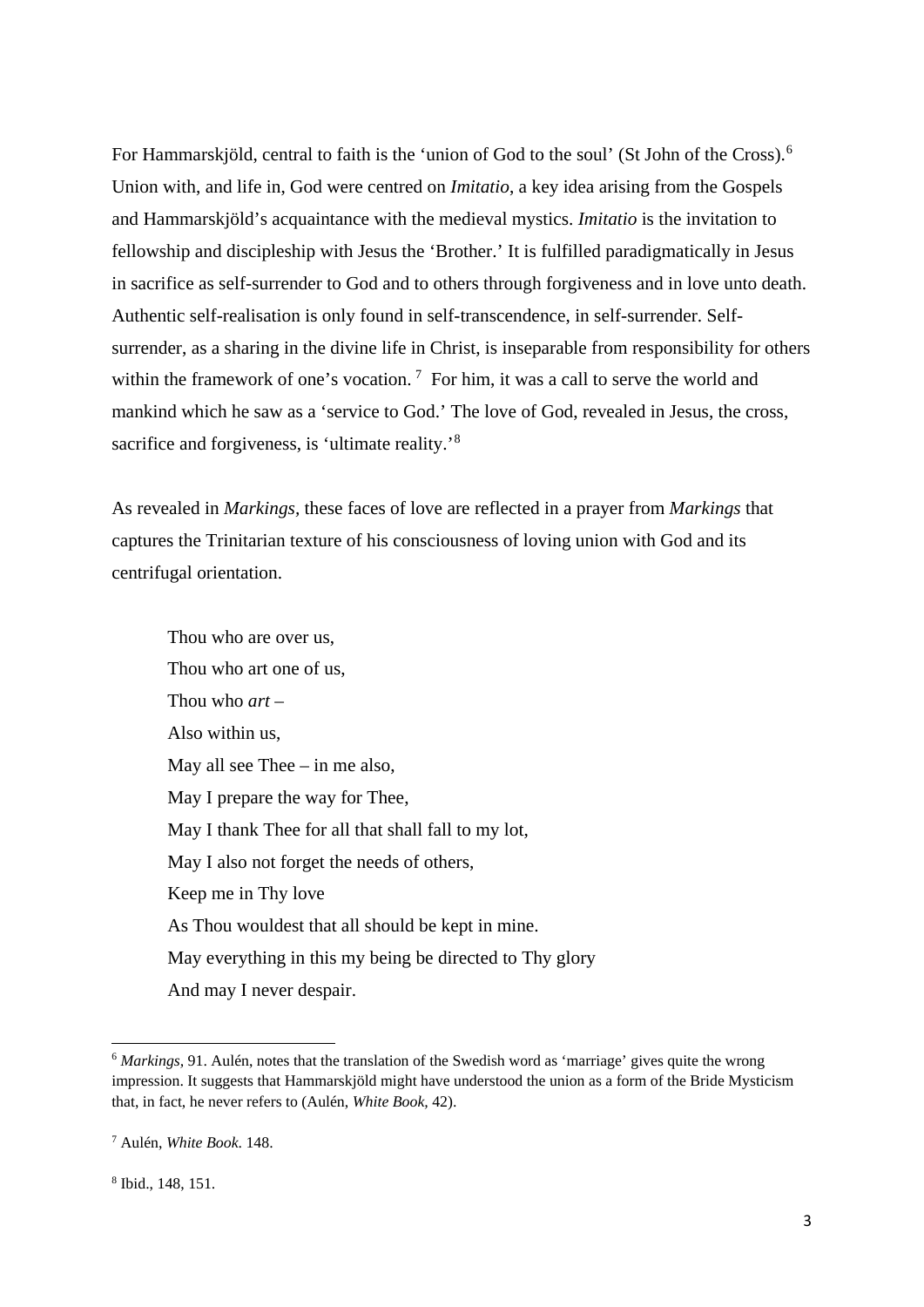For I am under Thy hand, And in Thee is all power and goodness.

Give me a pure heart – that I may see Thee, A humble heart – that I may hear Thee, A heart of love – that I may serve Thee, A heart of faith – that I may abide in Thee. $9$ 

Noteworthy is the Trinitarian sense of the first four lines where Father, Son and Holy Spirit are addressed, respectively, as 'over us', 'one of us' and 'within us.'[10](#page-5-1) Erling notes the chiastic pattern of the following lines where we find an inverted mirror of that pattern: of the indwelling Spirit 'in me' to be visible to others, of preparing the 'way' of the Son (like John the Baptist) and gratitude to the Father as creator and guide of one's destiny.<sup>[11](#page-5-2)</sup> This is repeated in the final stanza but centred now in the heart: to hear as 'under' the Father; to serve in imitative love of the Son; to 'abide' in God through the Spirit. This Trinitarian prayer offers a compressed expression of Hammarskjöld's spirituality and its moral impulse. This brings us to our next consideration.

## **Love and the Spiritual Senses**

The Trinitarian prayer above has a religious context and content, one that is clearly interpersonal, participative and oriented towards action. Hammarskjöld's journal entries, with their affective texture and mastery of rhythm and images, reflect a man of a poetic sensibility.<sup>[12](#page-5-3)</sup> In the texts that follow, this needs to be kept in mind. Further, as with any literary text or work of art, meaning is not only stated (in the words) but also suggested (in images, metaphor or symbols) and associated with tone and mood. Meaning can be conveyed by what is said or not said, by polyvalent and tensive symbols, by understatement or by

<span id="page-5-0"></span><sup>9</sup> *Markings*, 93.

<span id="page-5-1"></span><sup>10</sup> Lipsey, *Hammarskjöld: A Life,* 197.

<span id="page-5-2"></span><sup>11</sup> Erling, *A Reader's Guide,* 113.

<span id="page-5-3"></span><sup>12</sup> W.H. Auden, a friend of Hammarskjöld, notes the 'extraordinary extent of Hammarskjöld's knowledge and understanding of poetry', *Markings,* 14.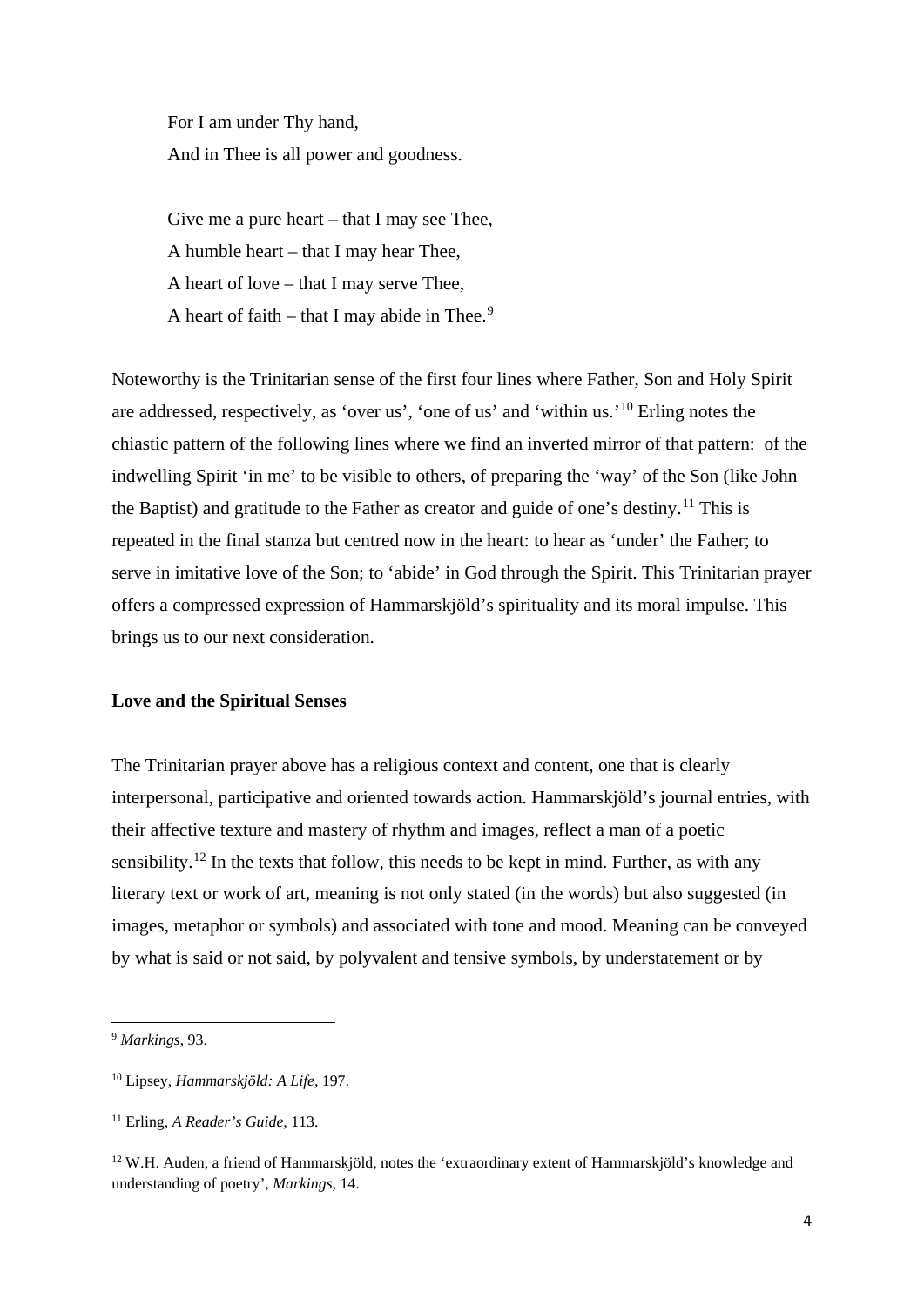silence. We read 'between the lines', aware there can be a 'surplus' of meaning or that some things are just inexpressible and can only be intimated.

With this in mind, *Markings* discloses more concerning love and Hammarskjöld's consciousness of God's presence in his life. One text from 1955 is strikingly representative of how Hammarskjöld's religious consciousness is in continuity with a long-standing tradition. Before examining that text, some background may be helpful.

In understanding and articulating the presence of God, analogous recourse to the 'spiritual senses' has deep roots from early in the Christian tradition.<sup>[13](#page-6-0)</sup> A specific focus from that wider discussion offers an investigative window and hermeneutical tool, particularly as this investigation progresses.

Writers such as Thomas Gallus and Thomas Aquinas hold that, concerning our rational capacities of knowing and loving, *intellectus* is oriented towards truth and *affectus* towards the good. With regard to the spiritual realm, it is *affectus* that tastes, touches and smells and *intellectus* that sees and hears. Priority here is given to *affectus* in experiencing divine things.[14](#page-6-1) The 'certainty of the intellect' (in sight) rests on the 'security of the affect' (affective response in faith).[15](#page-6-2)

For Aquinas, 'taste' best describes the experience of divine goodness. Unlike touch, which entails contact from the outside, taste enables us to have 'inside knowledge', namely, 'from inside what we are tasting', namely, God 'within us.'[16](#page-6-3) In spiritual things, something is first tasted and then seen. Again, there is an acknowledged overlap or co-inherence of these modes of 'apprehension', namely, of love and knowledge. This is encapsulated in the words of

<span id="page-6-0"></span><sup>13</sup> See Paul Gavrilyuk & Sarah Coakley, *The Spiritual Senses: Perceiving God in Western Christianity* (New York and Cambridge UK: CUP, 2012).

<span id="page-6-1"></span><sup>14</sup> Boyd Taylor Coolman, 'Thomas Gallus' in Gavrilyuk & Coakley, *The Spiritual Senses,* 140-158 at 147.

<span id="page-6-2"></span><sup>15</sup> Richard Cross, 'Thomas Aquinas', in Gavrilyuk & Coakley, *The Spiritual Senses,* 174-189 at 188.

<span id="page-6-3"></span><sup>16</sup> Thomas Aquinas, *Postilla super Psalmos* 33,8 cited in Tony Kelly CSsR, *The Bread of God; Nurturing a Eucharistic Imagination* (Pymble, NSW: HarperCollins*Religious*, 2001), 89.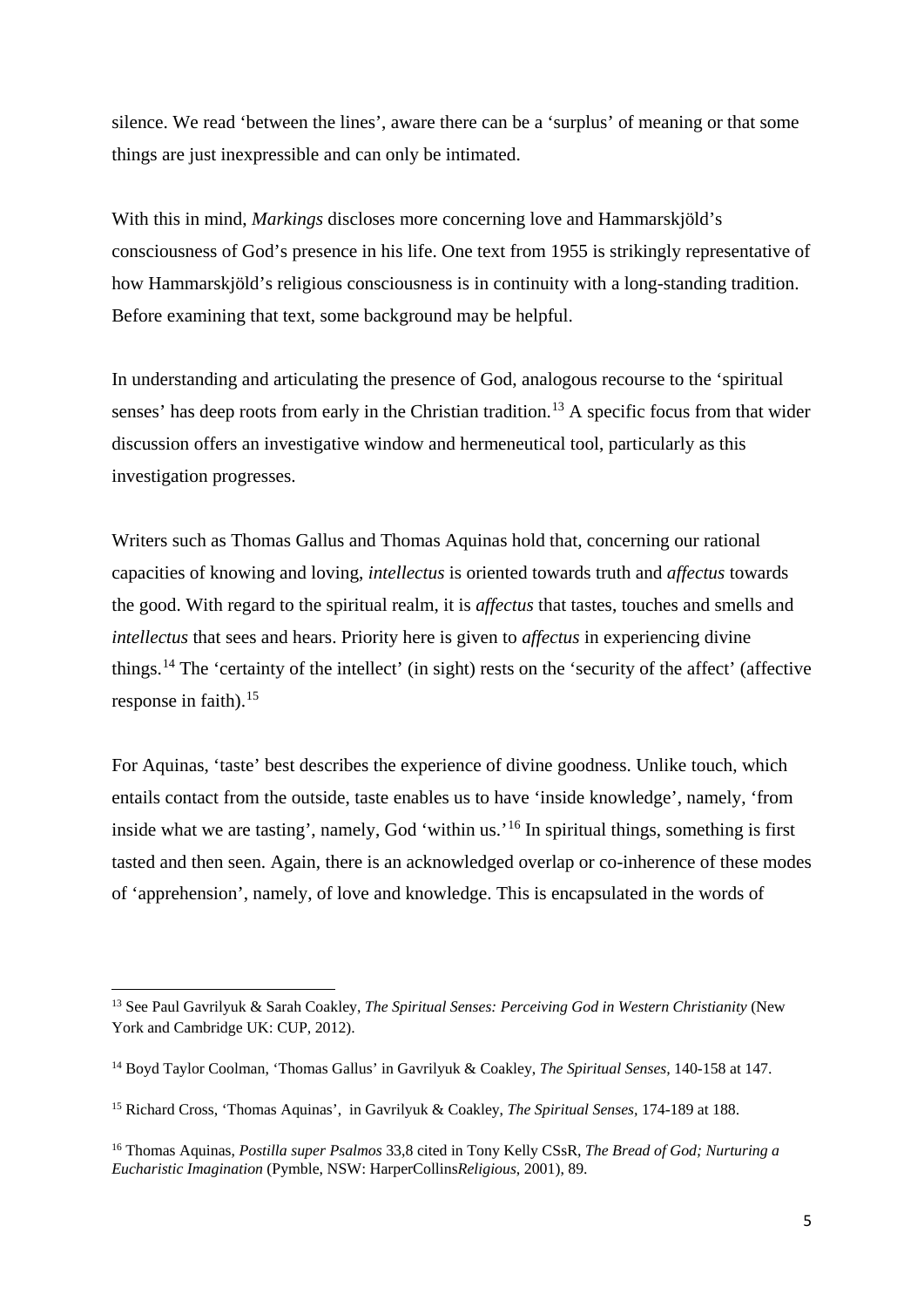Gregory the Great (cited by Aquinas) that 'love itself is a form of knowing' (*amor ipse notitia est*). [17](#page-7-0) As Andrew Louth sums it up:

The soul wants to know God more and more because it loves him, and loves him because it knows that he is supreme Truth and Beauty. Love and knowledge of God are united in the kind of knowledge we have of God, namely wisdom, *sapientia.*[18](#page-7-1)

Here, Aquinas offers a needed caveat. However much we come to know and love God in this life it is, nevertheless, a union with one who is beyond our comprehension and as one unknown. We do have a natural desire to see God and to find the light. But given the limitless radiance of God, our human knowledge of God is still vespertilionine: since the bat cannot bear the sunlight, it engages with its environment through radar-like soundings.<sup>[19](#page-7-2)</sup> Further, McIntosh reminds us that it could be said that in 'mystical contemplation it is not the mystic who knows and loves but rather the mystic is the one *known* and *loved* by God.<sup>'[20](#page-7-3)</sup>

This brings us to the 1955 text in *Markings.*

He had no need for the divided responsibility in which others seek to be safe from ridicule, because he had been granted a faith which required no confirmation – a contact with reality, light and intense like the touch of a loved hand: a union in self-surrender without self-destruction, where his heart was lucid and his mind loving. In sun and wind, how near and how remote---. How different from what the knowing ones call Mysticism.<sup>[21](#page-7-4)</sup>

<span id="page-7-0"></span><sup>17</sup> Gregory the Great, *Homelia in Evangel.* 27:4, cited in Thomas Aquinas, *Catena Aurea Vol. 4 St John* Cap. 15: v.15 (London: St. Austen Press, 1999), 486. 'For while we love the heavenly things we hear, we know them by loving, because love is itself knowing.'

<span id="page-7-1"></span><sup>18</sup> Andrew Louth, 'Bernard and Affective Mysticism', in Benedicta Ward (ed.) SLG, *The Influence of St Bernard* (Oxford, SLG Press, 1976), 3. Wisdom and its association with 'taste' will be explored later in this article.

<span id="page-7-2"></span><sup>19</sup> *Summa Theologiae* 1.12.13 and 1.1.12.1 (henceforth *ST).* 

<span id="page-7-3"></span><sup>20</sup> Mark A McIntosh, *Mystical Theology: The Integrity of Spirituality and Theology* (Malden MA: Blackwell, 1999), 70 (italics in original).

<span id="page-7-4"></span><sup>21</sup> *Markings*, 100.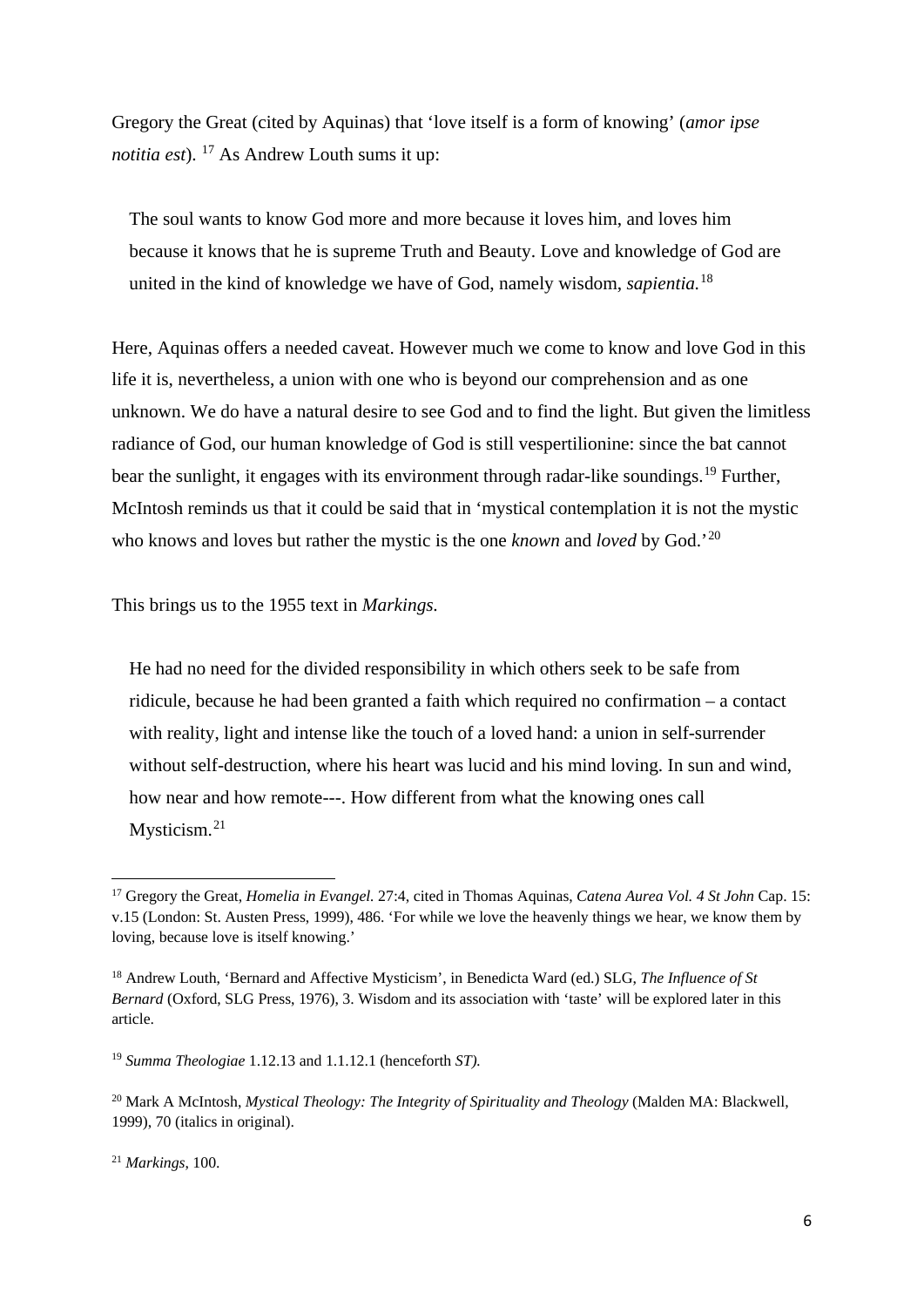Erling argues that this forms a separate text in the Swedish version and also in Hammarskjöld's original manuscript. This clearly separates it from the previous three lines which it is agreed refer to the person of Jesus.<sup>[22](#page-8-0)</sup> On that basis, contra Aulén, Erling (with van Dusen and Lipsey) holds that this text is about Hammarskjöld himself.<sup>[23](#page-8-1)</sup> It is certainly consistent with earlier passages in his journal that give insight into Hammarskjöld's religious consciousness. The language of, and mood conveyed by, the text resembles other entries where Hammarskjöld describes his experiences of the 'unspeakable' by drawing on nature and human experience rather than using explicitly religious idiom or images. It is almost as if spirituality is hidden within the secular. Nevertheless, Hammarskjöld observes 'a landscape can sing about God' (89).

In this entry, with the nature imagery there is an accompanying sense of personal relationship and closeness that converges with our comments above about touch and the primary role of affectivity – 'like the touch of a loved hand.' The contact with reality is immediate – 'light and intense', requiring no confirmation. The intellect's 'certainty' is underpinned by an affective 'security.<sup>[24](#page-8-2)</sup> The recipient is passive, receptive to the action of God, to a gift (faith 'that had been granted'). Its fruit is union, bringing self-surrender without self-annihilation (the move from union to *agape* but also the finding of the true self). From here comes his sense of a unified rather than 'divided' responsibility. Again, there is intimated the mutual co-inherence of knowledge and love ('heart was lucid and his mind loving').<sup>[25](#page-8-3)</sup> Overall, the mood conveyed is one of serene receptivity.

1

<span id="page-8-0"></span><sup>&</sup>lt;sup>22</sup> 'He broke fresh ground –because, and only because, he had the courage to go ahead without asking whether others were following or even understood' *Markings*, 100.

<span id="page-8-1"></span><sup>&</sup>lt;sup>23</sup> Aulén's reason is that Hammarskjöld's usual practice was to use the second person when referring to himself (*White Book,* 27). Yet, there are passages where Hammarskjöld' combines he' and 'you' (see *Markings,* 65, 88- 9) or speaks of something in objective mode which is clearly consonant with his own spiritual experience (e.g., concerning 'mystical experience', *Markings,* 108).

<span id="page-8-2"></span><sup>24</sup> Earlier, Hammarskjöld speaks of a knowing 'without knowing' in a '*vision* in which God *is'* underpinning self-surrender. *Markings,* 83.

<span id="page-8-3"></span><sup>&</sup>lt;sup>25</sup> Aulén does not modify this translation. Erling's rendition is 'clarity of feeling and warmth of understanding', Erling, *A Reader's Guide*, 131.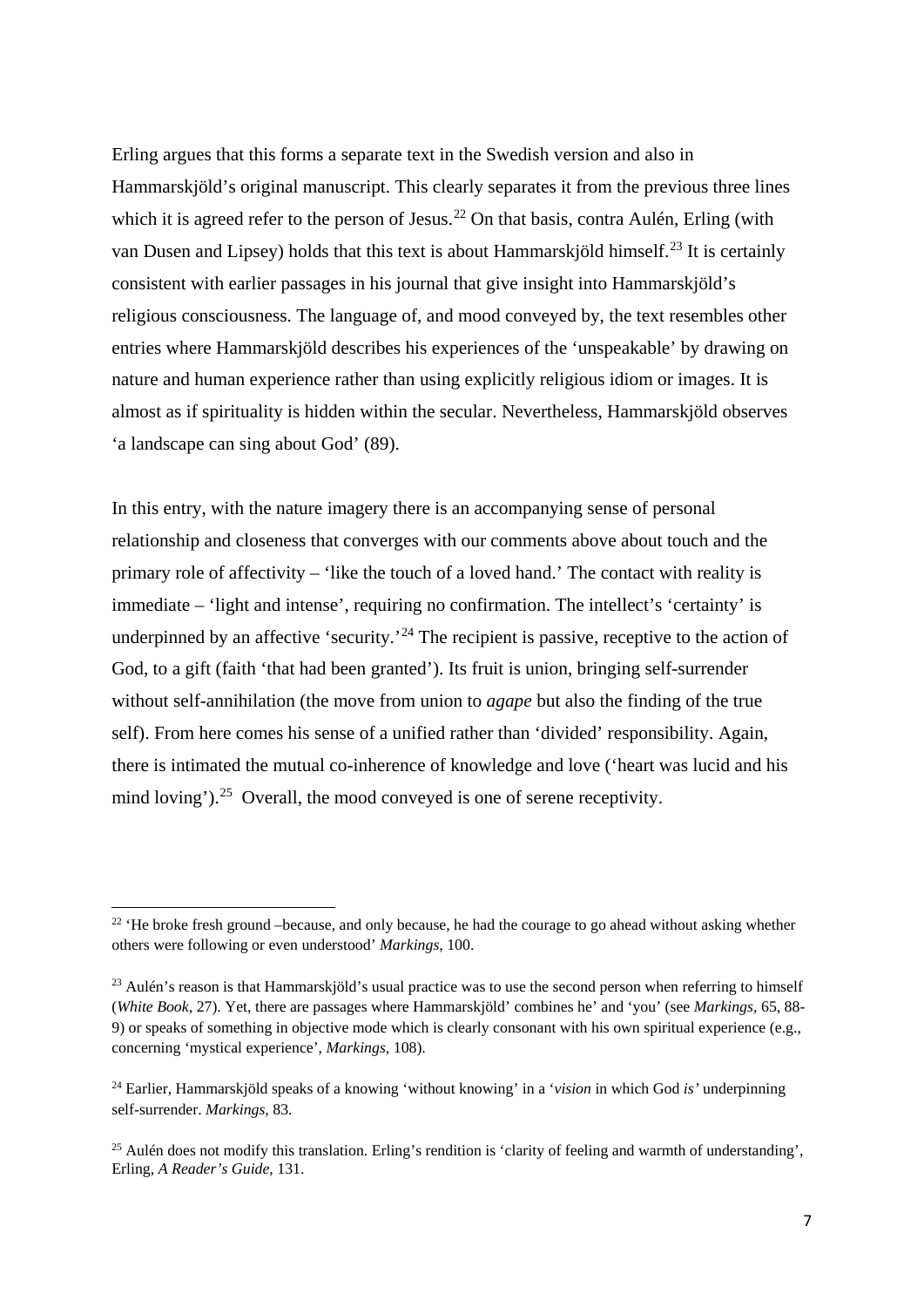Mystery as immanent/transcendent or kataphatic/ apophatic is suggested in 'sun and wind, how near and how remote.<sup>' [26](#page-9-0)</sup> While the use of sun (light) and wind imagery may not be explicitly Christian in intention here, their suggestive quality is certainly consistent with Hammarskjöld's use of those images elsewhere to capture his experience of reality and of God (to be clarified later).

His final ironical comment about the 'knowing ones' betrays his understanding of 'Mysticism', namely, that it is not an escape from life. From the medieval mystics Hammarskjöld had learned that love meant an overflowing of strength when one lives from true self- oblivion in service of others together with openness to life, whatever it brings.<sup>[27](#page-9-1)</sup> In this, Hammarskjöld returns to the morally responsible orientation of mysticism with its 'concrete and sober commitment to humanity and this world' that has a 'long ancestry.'[28](#page-9-2) Later in 1955, he outlines his understanding of 'mystical experience', as 'Always: *here* and *now',* a mystery constantly present for one 'free from self-concern' that matures 'before the receptive attention of assent.'[29](#page-9-3) This balances the earlier passage. Now there is more emphasis on the everyday nature of 'mystical experience', namely, that is not a matter of special experiences for special people. In this, Hammarskjöld is distancing himself from more privatized and elitist trends emerging with the modern period.

Where does this awareness of being 'touched' by God lead? This brings us to the virtues.

## **Virtue and Wisdom**

While virtues such as faithfulness, courage, humility and patience are expressed in Hammarskjöld's various entries, there is also the presence of one significant virtue, specifically, wisdom. Coming to know 'the only real thing, love's calm unwavering flame...<sup>'[30](#page-9-4)</sup> creates a union and singleness of heart, hence, giving light that transforms how we

<span id="page-9-0"></span><sup>26</sup> Aulén, *White Book,* 43.

<span id="page-9-1"></span><sup>27</sup> Aulén, *White Book,* 43.

<span id="page-9-2"></span><sup>28</sup> Frans Maas, *Spirituality as Insight: Mystical Texts and Theological Reflection* (Leuven: Peters, 2004), 52.

<span id="page-9-3"></span><sup>29</sup> *Markings*, 108.

<span id="page-9-4"></span><sup>30</sup> *Markings,* 139, 140.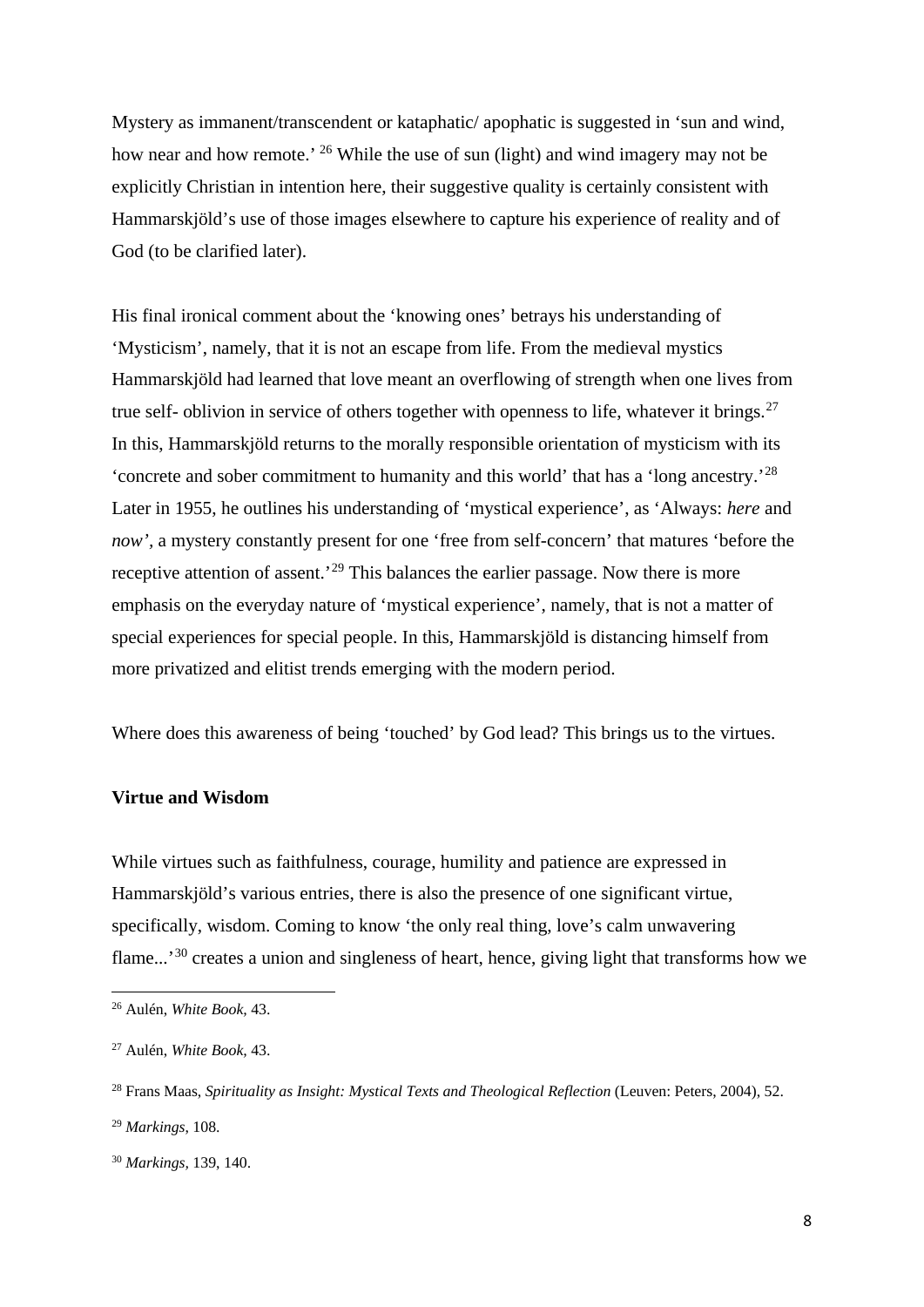perceive reality, oneself and one's actions. This underpins Hammarskjöld's search for a moral path (virtue) and for wisdom, reflected in his 1959 entry from Psalm 51: 6, 'thou require truth in the inward parts, and shall make me to understand wisdom secretly.'[31](#page-10-0) 

Concerning virtue, in 1956 Hammarskjöld, citing Eckhart, refers to 'habitual will.'[32](#page-10-1) Trust between God and the very core of a person embodied in the 'yes' of loving surrender is encapsulated in the term 'habitual will.' In this meeting of wills, there is a collaborative relationship that is not a loss of human freedom but its fullest expression. It also denotes an openness to, and creative influence on, the 'wills' and lives of others. 'Re-transformed into instinct' in the passage suggests the will's habituated tendencies to true values that we call virtues, dispositions that are second-nature and, in a sense, 'instinctive.'

Specifically, for the virtue of wisdom we look to 1958.

Only in man has the evolution of the creation reached the point where reality encounters itself in judgment and choice...Only when you descend into yourself and encounter the Other, do you then experience goodness as the ultimate reality – united and living – *in* Him and *through* you.<sup>[33](#page-10-2)</sup>

Here, 'the Other' reflects his reading of Rudolf Otto and the idea of 'Wholly Other'. Using language of encounter, Hammarskjöld conveys his movement beyond the frontier of 'the unheard-of' (where 'desire is purified into openness') into a more immediate and embodied consciousness of the mystery of being and its revelatory power. Hammarskjöld appears to blend the language of interpersonal relationship and that of the Unitary God in alluding to goodness as a transcendental property of being ('the ultimate reality'). Elsewhere, there is a parallel use of beauty (to be explored later).

This passage suggests the participatory nature of the 'experience' of goodness. It is the sharing of, and between, two subjects. The resultant shaping of one's rational capacities, as

<span id="page-10-0"></span><sup>31</sup> *Markings,* 147.

<span id="page-10-1"></span><sup>32</sup> *Markings,* 117. Erling, *A Reader's Guide*, 56:31.

<span id="page-10-2"></span><sup>33</sup> *Markings*, 139.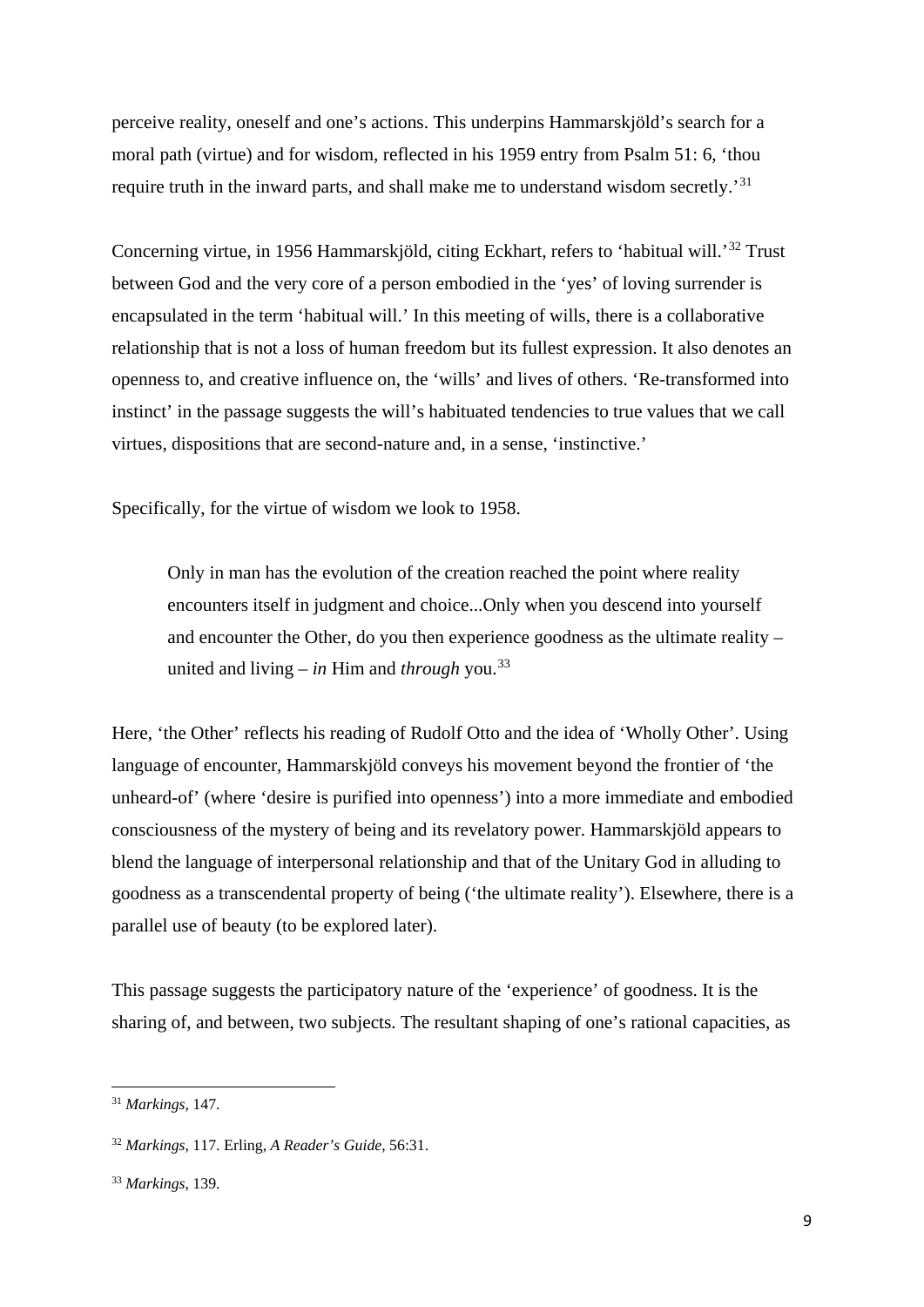reflected in this and further entries (examined below), converges with a similar approach in the Christian tradition found, for instance, in the virtue ethics of Thomas Aquinas. As 'one' in God, we share in the wisdom and providence of the divine exemplar through affective consciousness, namely, an appreciation of God as the absolute centre of value, of good as the 'ultimate reality.' Again, we are images of God (the exemplar) in judgment, freedom and the capacity for self-direction, especially through practical wisdom. [34](#page-11-0)

Second, Hammarskjöld's longing for wisdom is further specified later (1959). He speaks of encountering the world from a 'point of rest at the centre of our being' where 'to be *one* or *whole,* namely, single hearted, is

...to experience reality, not *in relation to ourselves,* but in its sacred independence. It is to see, judge and act from the point of rest in ourselves. Then, how much disappears and all the remains falls into place.<sup>[35](#page-11-1)</sup>

A persistent concern for Hammarskjöld is to be attentive, to listen to his inner movements and to the reality of the world around him – whether social, political or in creation. There is an ongoing search for purity of heart, of being open to, and receptive to, reality, 'the receptive attention of assent' of the mystical attitude noted earlier. Here, it is couched in terms of bringing a 'single heart' from the centre of one's being.

Seen within the spiritual tradition, this personal stance is resonant with Simone Weil's focus on cultivating the 'faculty of attention' in which 'we open ourselves to what is objectively there.' In this way, we become 'supple to reality' and 'have penetrated the object.' Truthful knowledge emerges from the 'spiritual activity of waiting.' 'We do not obtain the most precious gifts by going in search of them but by waiting for them.' Appeal to Weil's view of attention is made by Iris Murdoch (and also Rowan Williams). Murdoch writes that the direction of attention is, contrary to nature, outward, away from the self...towards the great

<span id="page-11-0"></span><sup>34</sup> See *ST* 1.2.91.2 and 1.2. Prol.

<span id="page-11-1"></span><sup>35</sup> *Markings,* 148 (italics in original). Aulén suggests 'single-hearted' or 'simplicity' as best capturing the Swedish word rather than 'humility' (Aulén, *White Book*, 68).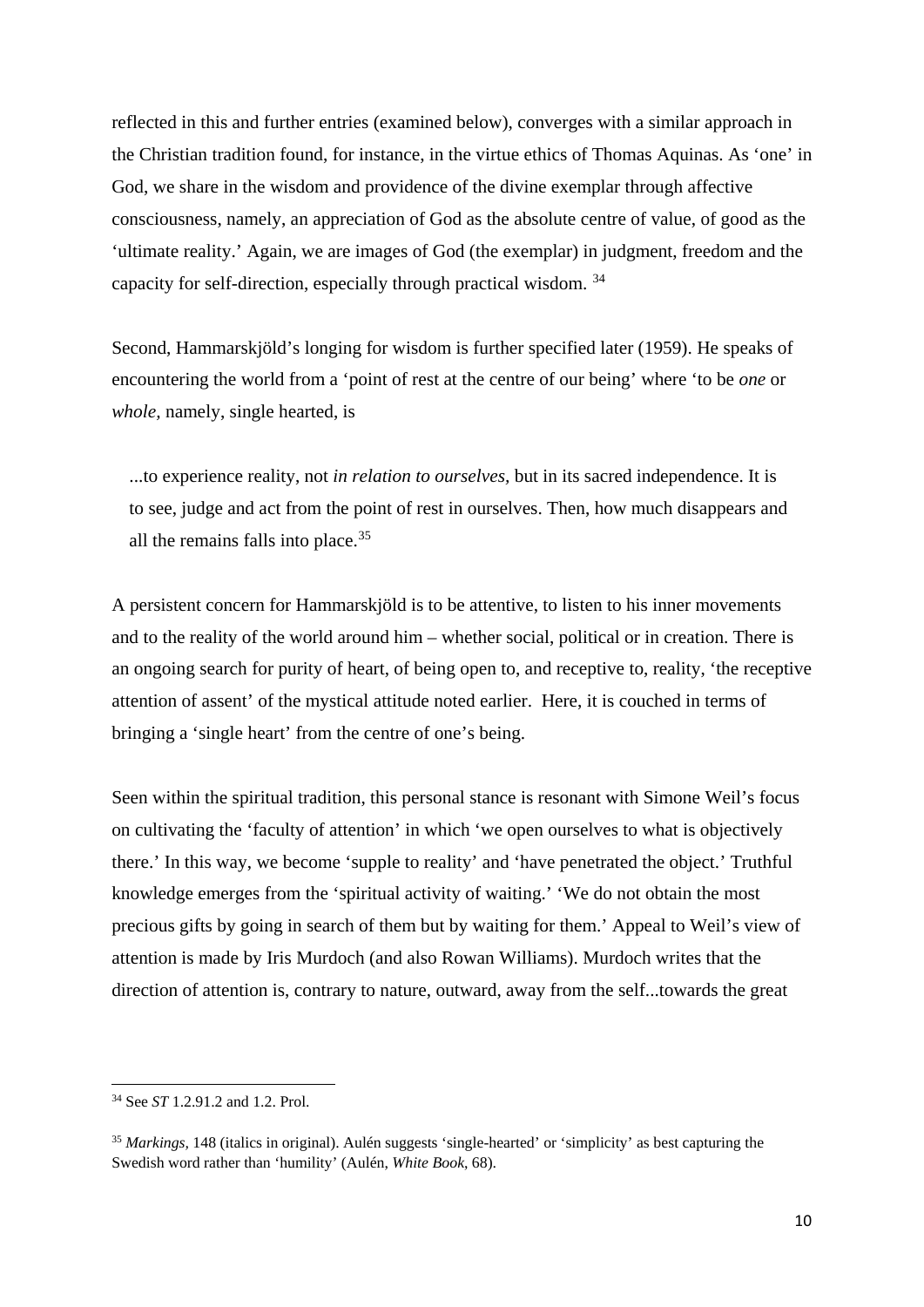surprising variety of the world.' It is only when I look at something objectively am I taken beyond myself into contact with reality. 'I am disabused of my selfish projections.'[36](#page-12-0) 

For Hammarskjöld, this attentive openness, without filters or projections, brings insight into reality when experienced in its 'sacred independence.' Wisdom's secrets should acknowledge the autonomy of earthly realities (the secular realm) together with their claims concerning truth and goodness in moral evaluation and action from God's perspective. Further, when we stand 'in the righteous all-seeing light of love that we can dare to look' this enables a way of 'recognising' and gaining 'full insight' into that 'dark, counter-centre of evil in our nature' (Original Sin) and reach a point of self-forgiveness. [37](#page-12-1) This is associated with the need to 'purify the eye of [your] attention until it becomes utterly simple and direct.'[38](#page-12-2)

Self-criticism and a probing attention to self-centredness and duplicity are evident from the start of *Markings.* In 1941-2, we see Hammarskjöld engaging with the 'dark, counter-centre' with its impulse to cruelty, falsehood, spite and self-absorption. Twice he uses the image of the wolf to express the predatory, ruthless, even fierce side of himself. Yet, he is also determined 'to gaze steadfastly' into this aspect of himself 'until he has 'plumbed its depths.' [39](#page-12-3) This determination to be attentive to his 'dark' side does not seem to maintain the same stringency as the journal progresses. Later, while he feels shame for his defects, he also has a sense of gratitude and a growing sense of God's ever-present forgiveness and, even, as noted above from 1957, of self-forgiveness. He displays awareness that his sinful failures and resistances underline an emptiness that only God can fill. In the last analysis, using an image of the stage and the stage-manager, it is God who is in charge.[40](#page-12-4)

<span id="page-12-0"></span><sup>36</sup> Benjamin Myers, *Christ the Stranger: The Theology of Rowan Williams* (London/New York: T & T Clark, 2012), 110-111 citing or paraphrasing Iris Murdoch, *The Sovereignty of Good,* 46-76 and Simone Weil, *Waiting for God* (New York: G.P.Putnam's Sons, 1951).

<span id="page-12-1"></span><sup>37</sup> *Markings,* 128.

<span id="page-12-2"></span><sup>38</sup> *Markings*, 95.

<span id="page-12-3"></span><sup>39</sup> *Markings*, 36-7.

<span id="page-12-4"></span><sup>40</sup> For these aspects see respectively *Markings*, 110, 133, 84, 98.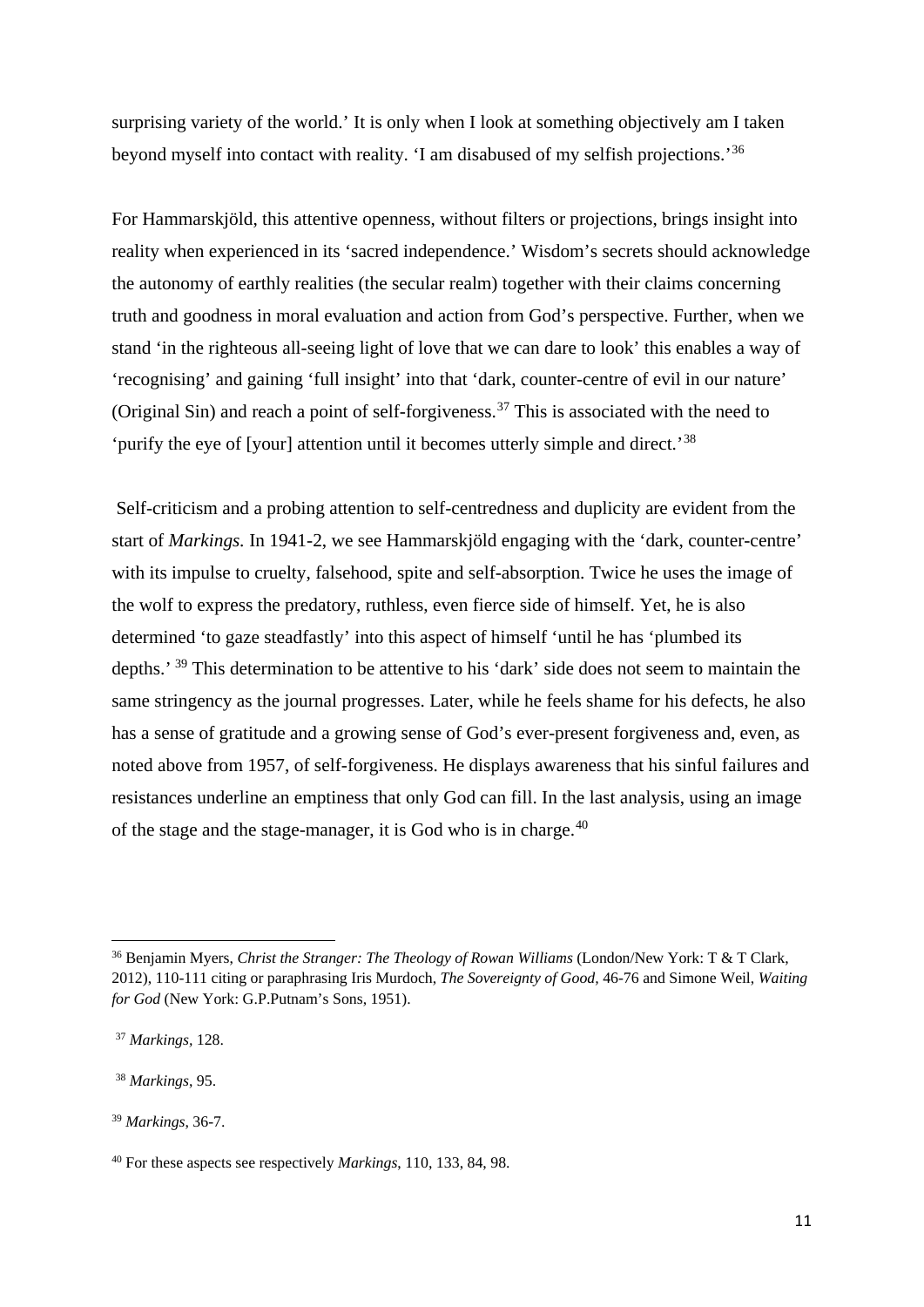Overall, such insights from two to three years before his death mark a significant stage in Hammarskjöld's evolving consciousness. His union with God deepens his sensitivity to the importance of being attentive and receptive. In this way, perceptions, dispositions, judgments, choices and actions find their true objects and meaning through the life of the virtues. There is a resonating of one's being with that of God (the Other) by sharing the divine 'ethical space.' By being 'in' Him, what is truly good can be discerned and enacted in cooperation with God ('*through* you'), in practical wisdom. This is to be self-effaced in the Light 'so that it may be focused or spread wider.' [41](#page-13-0) Hammarskjöld's is, like Aquinas, a sapiential vision with appreciative knowledge animated and directed by love's 'calm unwavering flame.' All this underpins two other excerpts noted earlier: 'The only value of a life is its content – for *others*' and 'In our era, the path to sanctification necessarily passes through action'.<sup>[42](#page-13-1)</sup> There is a continuum of the mystical and the ethical. We turn now to another perspective on wisdom.

## **The Gift of Wisdom**

Before engaging with further texts in *Markings,* some theological background is needed.

The gift of divine grace permeates every aspect of the cognitive, affective and conative life of faith. Within the theological tradition, this is explained through the relationship between the different modalities of the virtues and the Gifts of the Holy Spirit. Here, our concern is the infused virtues (faith, hope, charity) and the moral virtues (prudence, justice, fortitude and temperance). These are exercised in the first –person mode, namely, as the expression of a person's choice and actions under God's grace. They are habitual dispositions of the human person who grows in the image of God through reflection and freedom encapsulated in selfdirection.

Alternatively, through the Gifts of the Spirit, one is disposed to be readily moveable by the Spirit to act in a manner that is beyond human measure. With the Gifts, action is primarily under the impulse of God in which the person cooperates. Sharing in the divine life entails

<span id="page-13-0"></span><sup>41</sup> *Markings*, 133.

<span id="page-13-1"></span><sup>42</sup> *Markings*, 140 and 108. Aulén prefers 'sanctification' to 'holiness' because of its stronger sense of God's action and its centrifugal character (Aulén, *White Book*, 100).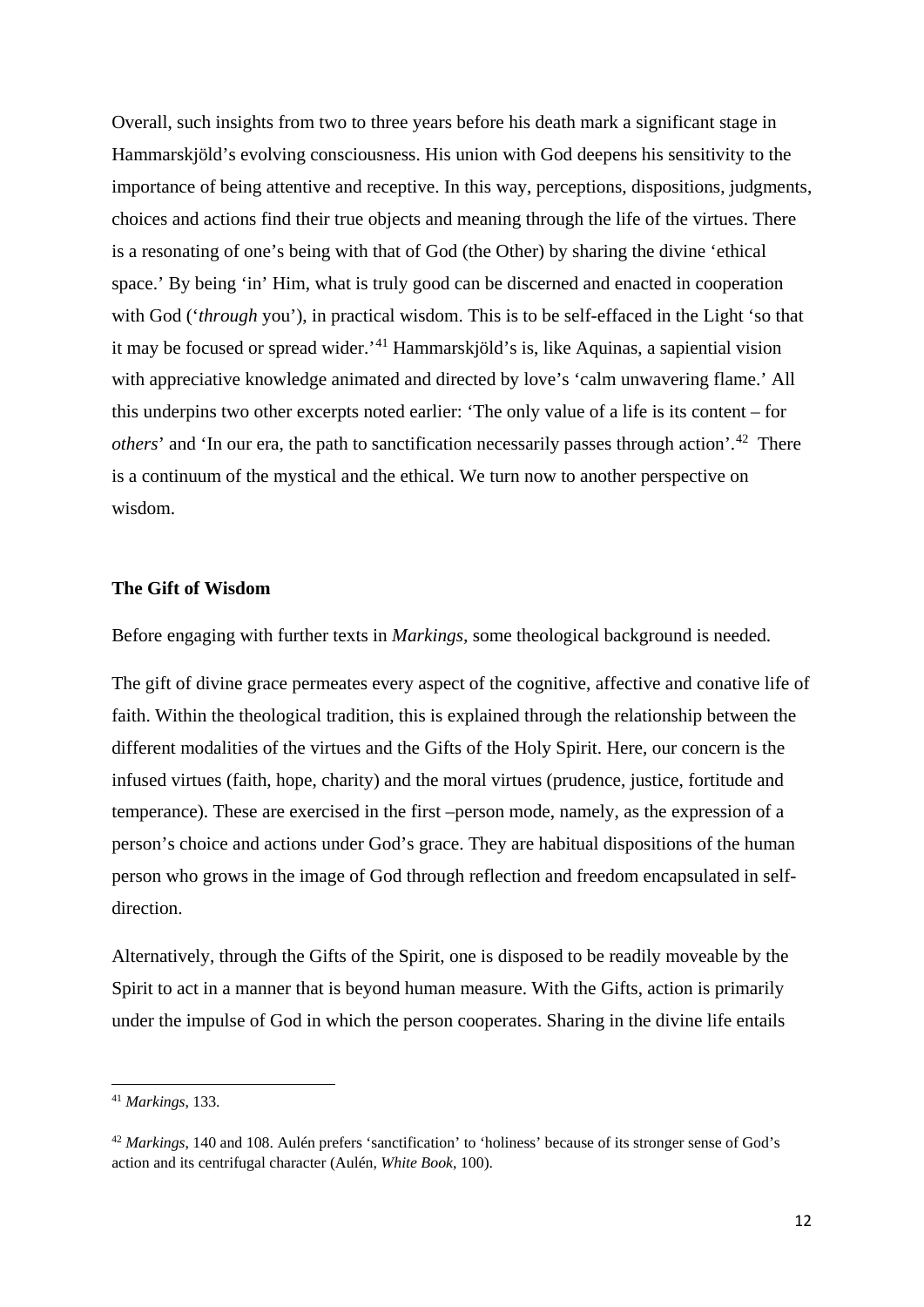the need for human capacities of knowing and loving to function beyond their human mode. They do so as attuned to the divine milieu of a shared relationship and through a modality that is not discursive or calculative but one that is instinctive, intuitive, immediate and suprarational. There are four cognitive gifts: understanding (the grasp of something as true) and three gifts concerning judgment: knowledge (concerning created things; wisdom (for divine things) and counsel (for individual action). [43](#page-14-0) Our concern is wisdom.

The traditional analogy to capture the different modes of the virtues and the Gifts is the progress of a boat. The use of oars to move the boat forward represents the role of the virtues. Putting up the sails to be propelled by the wind represents the work of the Gifts – the impulse and action of the Holy Spirit. With the virtues, it is our effort, albeit under the grace of God. With the Gifts, it is God's work but with our cooperation. <sup>[44](#page-14-1)</sup>

Recent studies on second person perspective and Joint Attention offer further refinements in regard to the Gifts. The necessary condition for a minimal second-personal presence is a personal conscious interaction between two persons that is immediate, namely, a personal presence. This is proposed in the light of studies on those suffering from autism spectrum disorder which is characterised by diminished social interaction and communication. There is an impaired ability to form 'second person' or I-you relationships with the affective responsiveness that is needed in such a mutual presence.<sup>[45](#page-14-2)</sup>

The analogy of the affective response entailed in the mutual presence and Joint Attention between, for instance, and parent and a child, has been applied to the modality of the Gifts. There is a shared attitude and response to a common object or state of affairs.<sup>[46](#page-14-3)</sup> The mutual love or friendship in the union with God brings a shared response of love and common

<span id="page-14-0"></span> $43$  ST 2.2.8.6. The other three affective gifts are fear, piety and courage.

<span id="page-14-1"></span><sup>&</sup>lt;sup>44</sup> It is a misunderstanding to see this analogy in a sequential mode: the virtues are operational first and, then, at a certain stage of advanced virtue, the Gifts come in to play. The Gifts are given with the grace of Baptism, hence, are at work from the very start. The precise relationship between the virtues and the Gifts is beyond this discussion.

<span id="page-14-2"></span><sup>45</sup> See Andrew Pinsent, *The Second-person perspective in Aquinas' ethics: Virtues and gifts* (New York: Routledge, 2012), p. 41-50. Also, Eleonore Stump, *Wandering in Darkness: Narrative and the Problem of Suffering* (Oxford: Clarendon Press, 2010), 75-6. It must be noted that Pinsent relates his discussion of autism (a relational and affective deficit) to Aquinas's view that the infused virtues and gifts as dispositions can be present in children and in the intellectually impaired (*ST* 2.2.47.14 ad 3). See Pinsent, *The Second-person perspective*, p. 131, n. 95.

<span id="page-14-3"></span><sup>46</sup> Pinsent and Stump suggest that the failure to be 'moved' by the divine 'other' and respond to God can be understood, analogically, as spiritual autism. See Pinsent, *The Second-person perspective,* 61.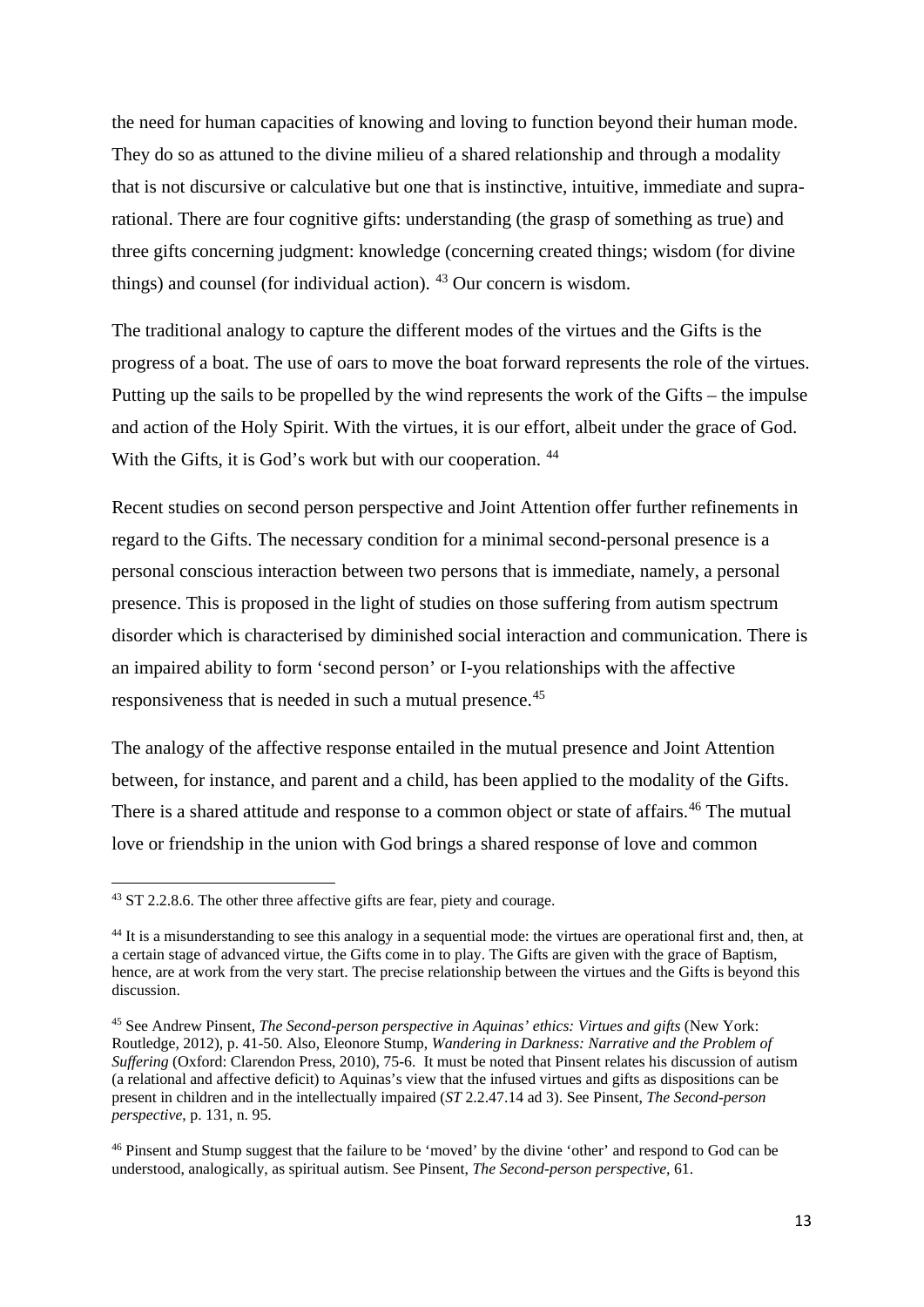understanding and response to values that underlie moral judgments. For our purposes, with the virtue, wisdom's judgement is practical reason exercised in the virtue of prudence. Alternatively, wisdom as the Gift is a joint enterprise between God and the person. The judgement of wisdom is evaluative or appreciative in character moving the will to a certain 'stance', or as Stump describes it, to 'a conative attitude prompted by the mind's understanding.'[47](#page-15-0) Its context is an interpersonal relationship with Joint attention and shared attitudes. Under the impulse of the Spirit, we share in the loving, judging, choosing and acting of God. In a sense, it can be said we share in the divine subjectivity, the divine knowing and love and in the Trinitarian relationships.

With this as background, we can now approach a 1956 passage in *Markings* that is strikingly consonant with this traditional approach to the Gifts, even using the principal analogy used to capture their modality. While commentators do not indicate whether Hammarskjöld was aware of the theology of the Gifts and its associated boating metaphor, his appeal to it is enlightening.

The *Wind* bloweth where it listeth –

so is every one that is born of the spirit. (John III, v 8)

And the *light* shineth in darkness,

And the darkness comprehended it not. (John I, v 5)

Like wind --. In it, with it, of it. Of it, just like a sail, as light and strong that, even where bent flat, gathers all the power of the wind without hampering its course. Like light --. In light, lit through by light, transformed into light. Like the lens which disappears in the light it focuses.

Like wind, Like light. Just this – on these expanses, on these heights. $48$ 

<span id="page-15-0"></span><sup>47</sup> Eleonore Stump, 'The Non-Aristotelian Character of Aquinas's Ethics: Aquinas on the Passions', *Faith and Philosophy* 28:1 (2011), pp. 29-43, at p.41.

<span id="page-15-1"></span><sup>48</sup> *Markings,* 112. Erling, *A Reader's Guide*, 56:16.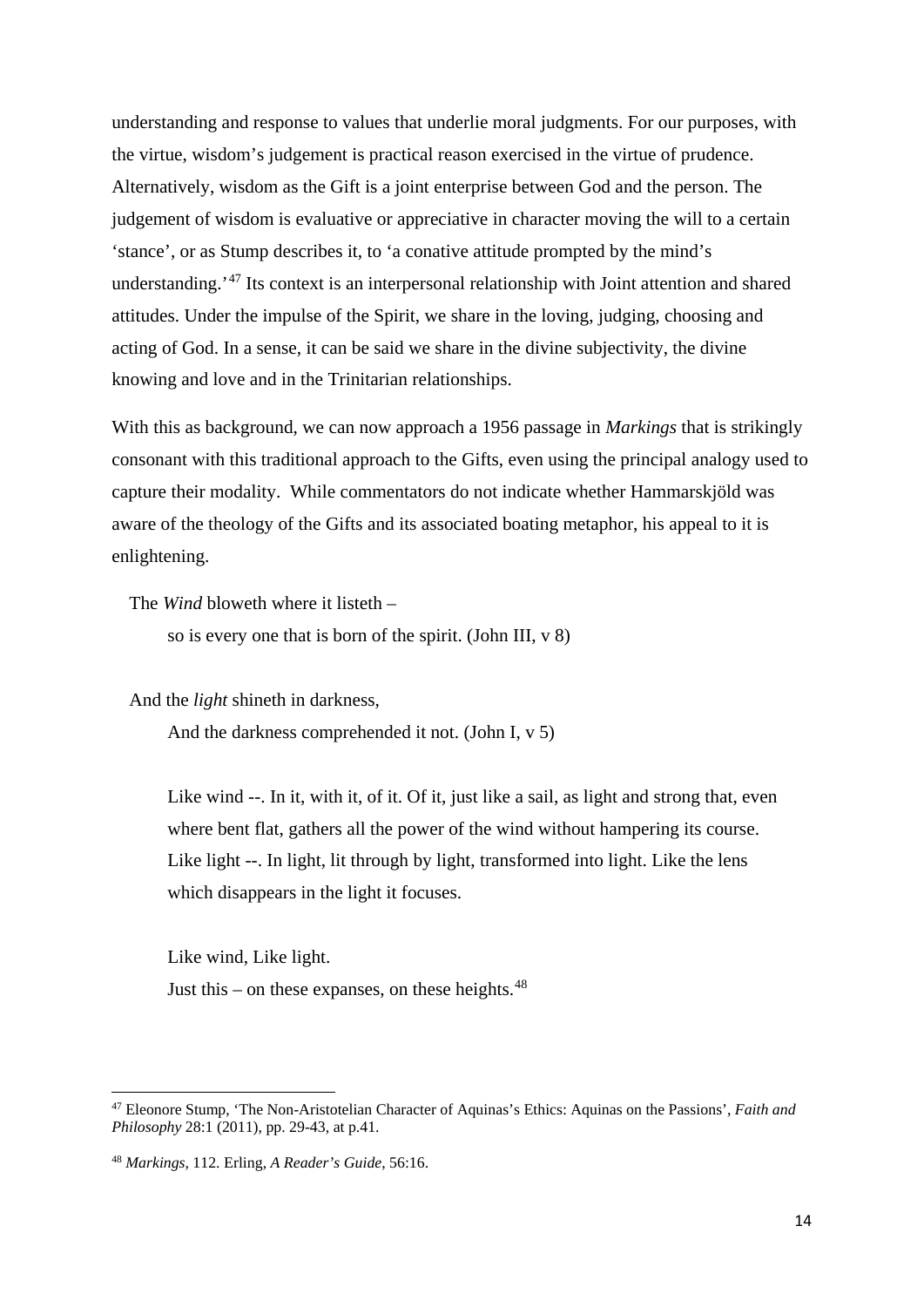Erling suggests this entry possibly reflects 'an experience on a cliff overlooking the sea.'<sup>[49](#page-16-0)</sup> Hammarskjöld cites and comments on two passages from John's Gospel building on two symbols for God that, as noted earlier, he uses elsewhere. For example, wind and light prompt Hammarskjöld to ponder God's greatness and how good it is, despite one's smallness, to be caught up in "that which alone is great.'<sup>[50](#page-16-1)</sup>

In the scriptural section of the text above from two passages in John's Gospel, the interplay of the affective and the cognitive is intimated (the hermeneutical window explained earlier). In affective mode, the wind clearly refers to the person of the Holy Spirit, with the implied scriptural connotation of love. Hammarskjöld sees himself as a sail in relation to the wind, hence, guided by divine love. In this, both the sail and the wind become wholly identified. Even when it is 'bent flat' ('bound to the earth' in Erling), the sail can harness the power of the wind while not impeding or constraining it. It is a collaboration done in love.

The cognitive aspect is conveyed in the second symbol where the light represents the incarnate Word from the Gospel's Prologue, who, as the light in the darkness, is a divine beacon of truth ('the Light of the world', cf., John 8:3). Hammarskjöld sees himself, again, as so identified with the light that he acts like a 'lens that focuses the light to new strength and intensity, but is not itself seen.<sup>[51](#page-16-2)</sup> A year later (1957) there is the corresponding passage where Hammarskjöld describes sanctity as 'either to be the Light, or be self-effaced in the Light, so that it may be born, self-effaced so that it may be focused and spread wider.<sup>[52](#page-16-3)</sup> Intimations of growing light and insight are evident from 1952. He writes of being sustained by the strength and power from the air to a glider or like water for a swimmer together with the illuminating vision of being part of a magnetic field, in a timeless present, part of the Communion of Saints. [53](#page-16-4)

<span id="page-16-0"></span><sup>49</sup> Erling, *A Reader's Guide*, 156-7.

<span id="page-16-1"></span><sup>50</sup> *Markings,* 137. Erling's rendition is 'In your wind --. In your light --. How small is everything else, how small are we - and happy in that which alone is great' (*A Reader's Guide*, 57:52).

<span id="page-16-2"></span><sup>51</sup> Erling, *A Reader's Guide*, 157. See also entry in 1957 *Markings,* 133 in similar vein.

<span id="page-16-3"></span><sup>52</sup> *Markings, 133.*

<span id="page-16-4"></span><sup>53</sup> *Markings,* 84.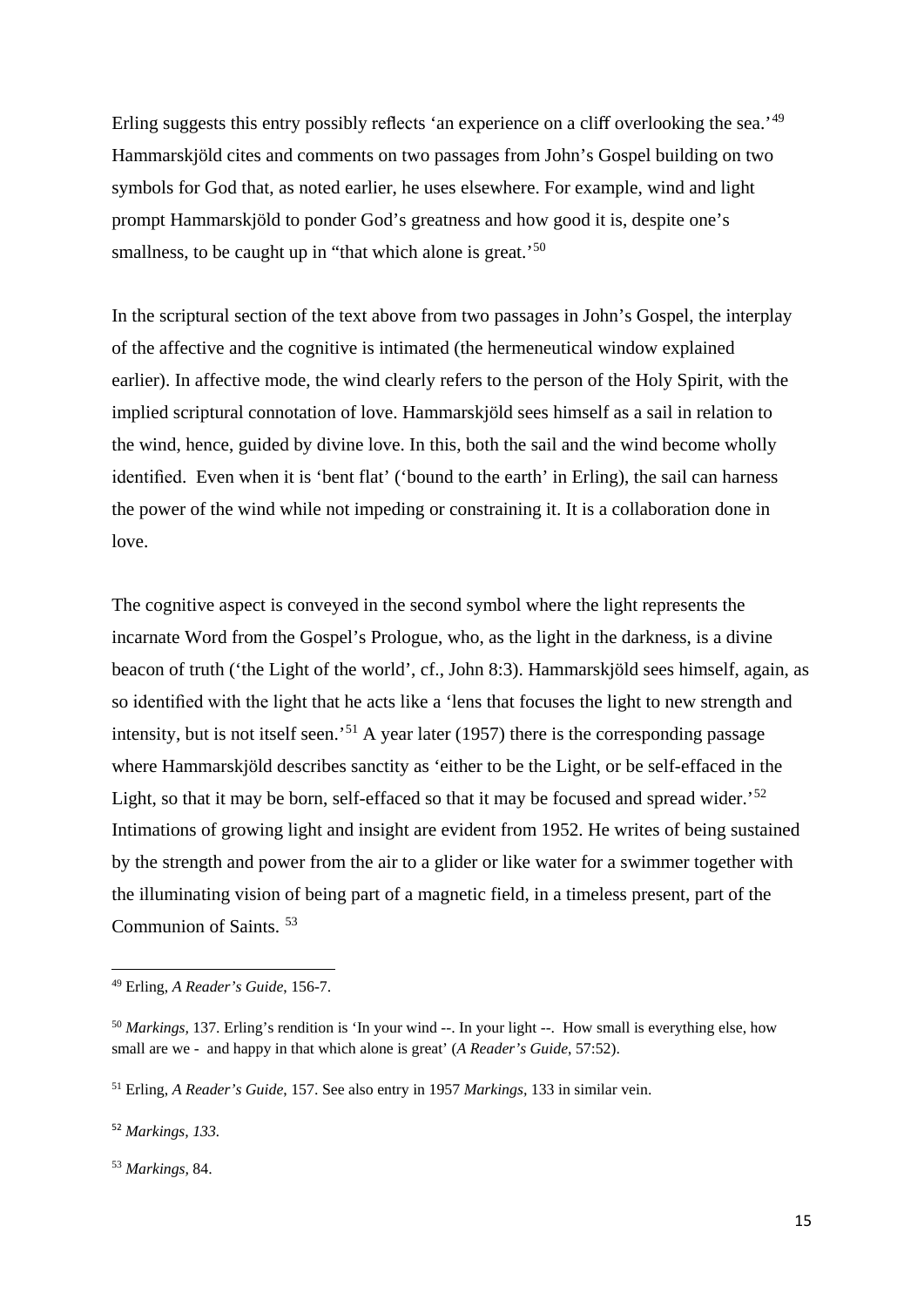The symbol of light used in this passage from John, its association with truth and its embodiment in the person of the Word could be seen as the culmination of developing mystical intensity and its associated insights. Five years earlier in 1951 Hammarskjöld has a breakthrough experience after a night in the mountains. He is unable to form a clear image of the One causing the experience and prompting the accompanying insight. That mysterious reality is hidden. He draws on nature and its images – the doorway to the 'beyond' and the inexpressible. He moves from the dark of night into the 'pale gold of a new day.' He is drawn by 'Light without a visible source.' All of this is convergent with the caveat noted earlier from Aquinas. [54](#page-17-0) The spiritual awakening, the moment of insight comes suddenly (an answer to his original question and hope, to reach the destination where 'life rings out' in 'a clear pure note in the silence').<sup>[55](#page-17-1)</sup>

Then – all of a sudden—the first blackbird's piercing note of call, a reality outside yourself, the real world. All of a sudden – the Earthly Paradise from which we have been excluded by our knowledge.'<sup>[56](#page-17-2)</sup>

This is not an insight from rational knowledge. It is a flash of meaning that 'rings true.' This resonating call from beyond is 'something touching and tempting'...physical and concrete like a bird's call.'[57](#page-17-3) It still leads Hammarskjöld to wonder about the visible and the invisible, about the frontier bordering the beyond in whose depths are found beauty, harmony and inexpressible truth.

'Where does the frontier lie? Where do we travel in those dreams of beauty satisfied, laden with significance but without comprehensible meaning? Etched into the mind far deeper than the witness of the eyes. Where all is well – without fear, without desire.' <sup>[58](#page-17-4)</sup>

<span id="page-17-0"></span><sup>54</sup> See n.19.

<span id="page-17-1"></span><sup>55</sup> *Markings,* 31.

<span id="page-17-2"></span><sup>56</sup> *Markings,* 74.

<span id="page-17-3"></span><sup>57</sup> Frans Maas, *Spirituality as Insight: Mystical Texts and Theological Reflection* (Leuven: Peters, 2004), 82.

<span id="page-17-4"></span><sup>58</sup> *Markings,* 76.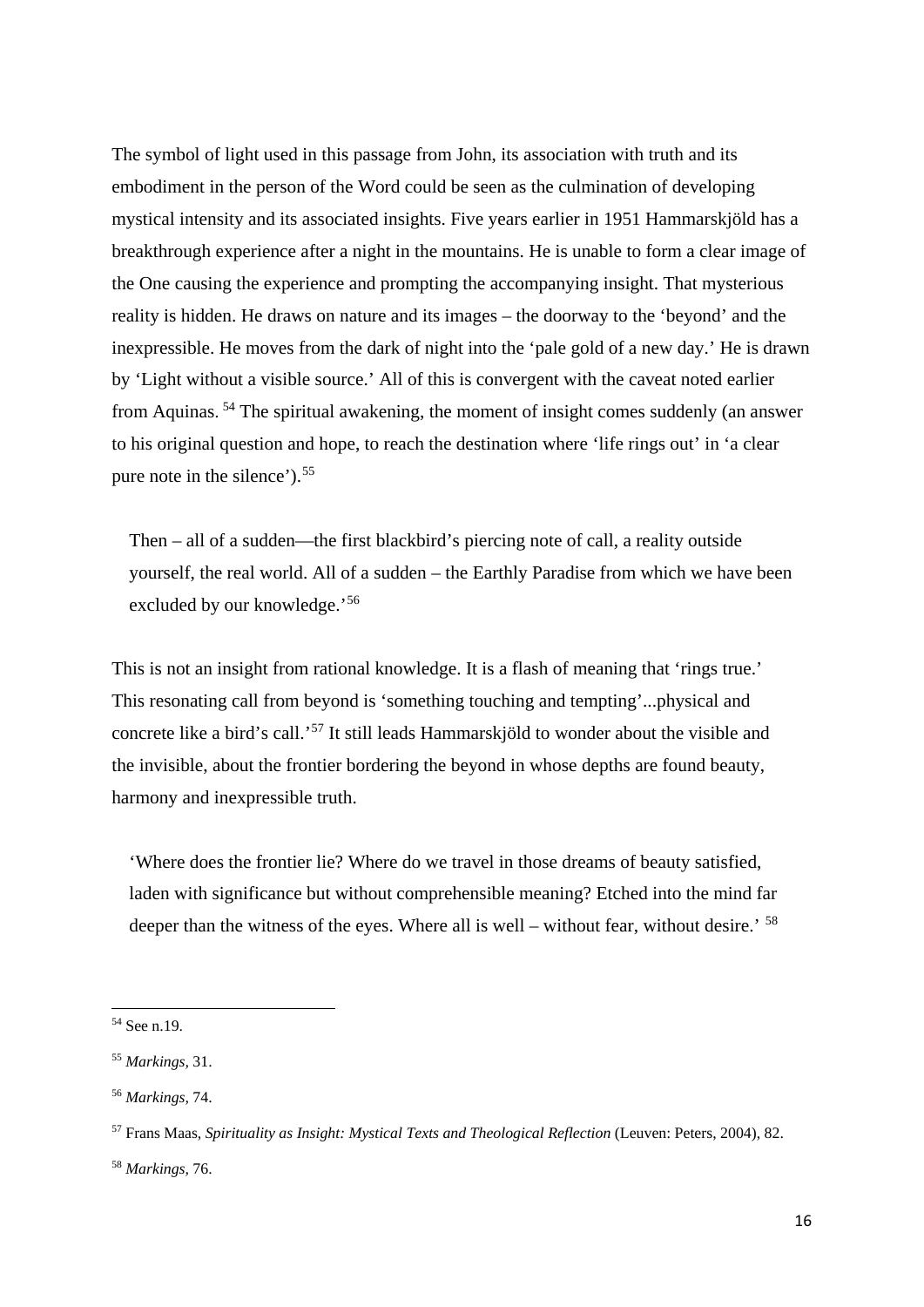Later, in 1956, from the text we have seen on the wind and the light, Spirit and Word, there is intimated an answer to his question here. Hammarskjöld's sense of the inter-penetration of light and lens is underpinned by the physical and embodied expression of the call from beyond, one that touches him and is alluring. The light may still not have a visible source, but now it takes the visible form of a personal revelation in Jesus, the Word made flesh. The truth, the axis of meaning, is now a person within history.

Again, Hammarskjöld is attempting to express an 'irreducibly simple experience' ('just this') through the compression of image and emotion in poetic and descriptive mode rather than through explanatory and theological language. Lipsey says that Hammarskjöld is thinking 'about two wills and their relation.'[59](#page-18-0) Granted his use of synecdoche, this is true, up to a point. It is consistent with our elaboration above of the controlling metaphor used of the Gifts of the Holy Spirit in the Catholic theological tradition, namely, the Spirit symbolised as the wind acting on the sails to drive a boat forward. But it is not just a matter of 'will power' in a relationship, but the will as expressing personal love that seeks what is mutual and unifying. It is the person of the Spirit, of divine love that 'guides the boat' of spiritual progress. This is strengthened by the symbolic interaction of light and lens to capture the simultaneous presence and action of the Word and the association with truth. The interplay of wind/love (Spirit) with light/truth (Word) intimates the interpenetration of the affective and the cognitive (suggested in the 1955 text: 'his heart was lucid and his mind loving'). It points to a maintaining of the 'alliance' between intellect and will, knowledge and love, theology and experience', noted by Denys Turner. [60](#page-18-1)

The fuller significance of the passage here, then, must be seen in terms of the sense of union, of mutual co-inherence of persons – Word, Spirit and Hammarskjöld –that forms its context in his spiritual development. It is a growth in knowing and loving *of* God and *from* God. Further, the use of prepositions (in, with, through, of) is suggestive of the Trinitarian dimension in Hammarskjöld's religious consciousness as reflected in the pattern of his prayers (noted earlier).

<span id="page-18-0"></span><sup>59</sup> Lipsey, *Hammarskjöld: A Life,* 262.

<span id="page-18-1"></span><sup>60</sup> Denys Turner, *The Darkness of God: Negativity in Christian Mysticism* (Cambridge, UK: CUP, 1999), 224.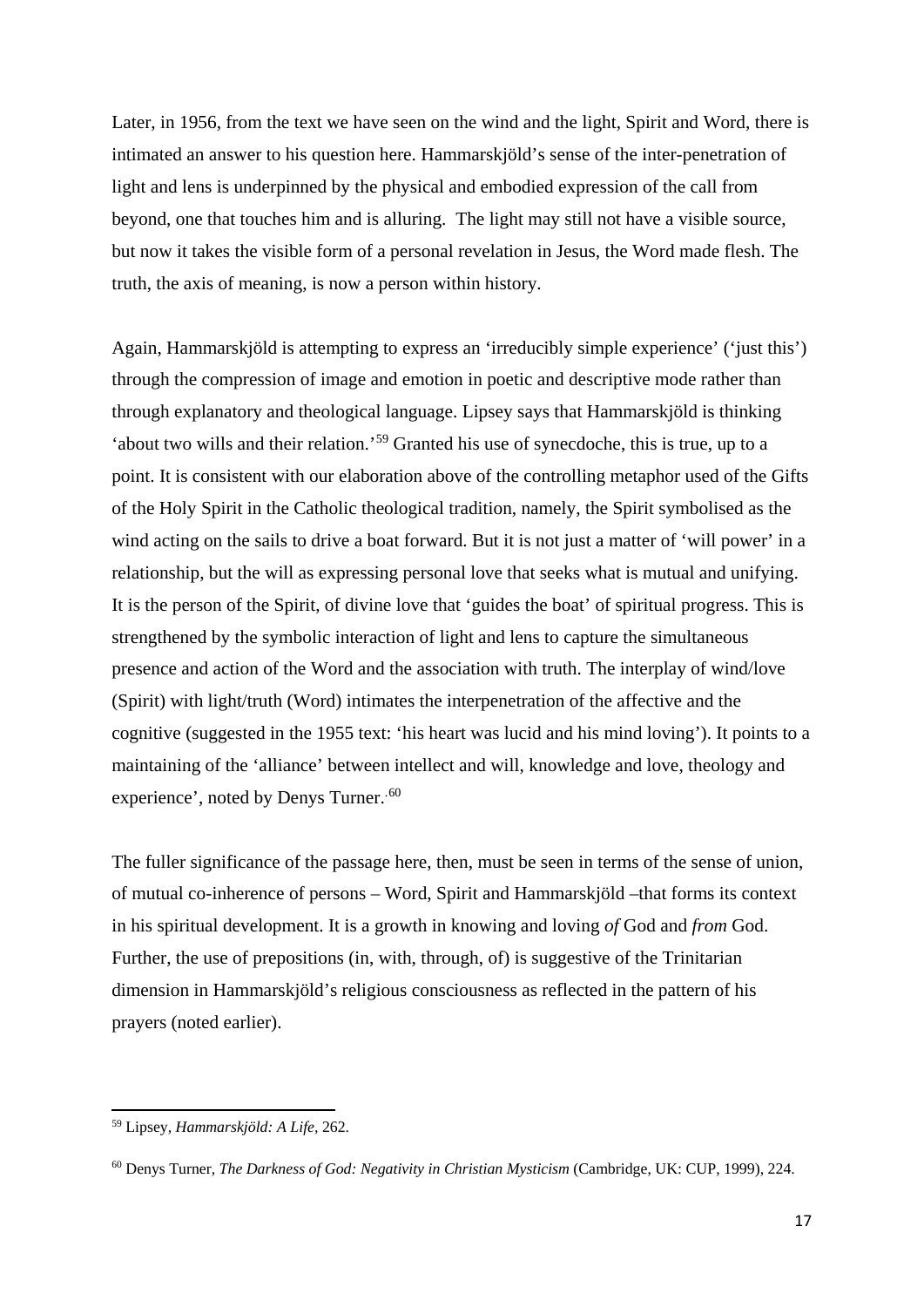Again, the implied sense of touch (especially of 'being touched' by God) from the metaphor of the wind on the sail must be balanced by that of taste as associated with wisdom (mentioned earlier). Reflecting on the meaning of his fellowship with God (Christmas Day 1955), Hammarskjöld cites the *Imitation of Christ*. The passage speaks of tasting God 'in Himself or in His works' which brings a sense of the 'infinite distance between the creature and the Creator.' The passage ends with a prayer to be enlightened that leads to being 'transported out of herself by the excess of her happiness' so that [the soul] 'binds herself to Thee with all her powers and all her motions.'[61](#page-19-0)

In the following entry, he expresses his own personal experience of tasting and finding joy in God.

You take the pen -- and the lines dance. You take the flute -- and the tones shimmer. You take the brush -- and the colors sing. In this way everything becomes meaningful and beautiful in that space beyond time which you are. How then can I keep anything back from you? [62](#page-19-1)

Erling rightly observes this is a celebration of God 'as the source of beauty.' The Creator that Hammarskjöld encounters is One who 'enlivens in a person every kind of competence, the ability to write, to make music, to paint. Everything becomes meaningful and beautiful because eternity interpenetrates time.'[63](#page-19-2) Truth is mediated by the apprehension of beauty. In the next entry Hammarskjöld offers a vision of creation and eternal life as an expression of the interchange between time and eternity.

Again, in 1959, his entry is in haiku form:

Beauty. Goodness. In the wonder's here and now Became suddenly real.<sup>[64](#page-19-3)</sup>

<span id="page-19-0"></span><sup>61</sup> *Markings,* 105.

<span id="page-19-1"></span><sup>62</sup> Erling, *A Reader's Guide*, 55:54.

<span id="page-19-2"></span><sup>63</sup> Erling, *A Reader's Guide*, 142.

<span id="page-19-3"></span><sup>64</sup> *Markings,* 158.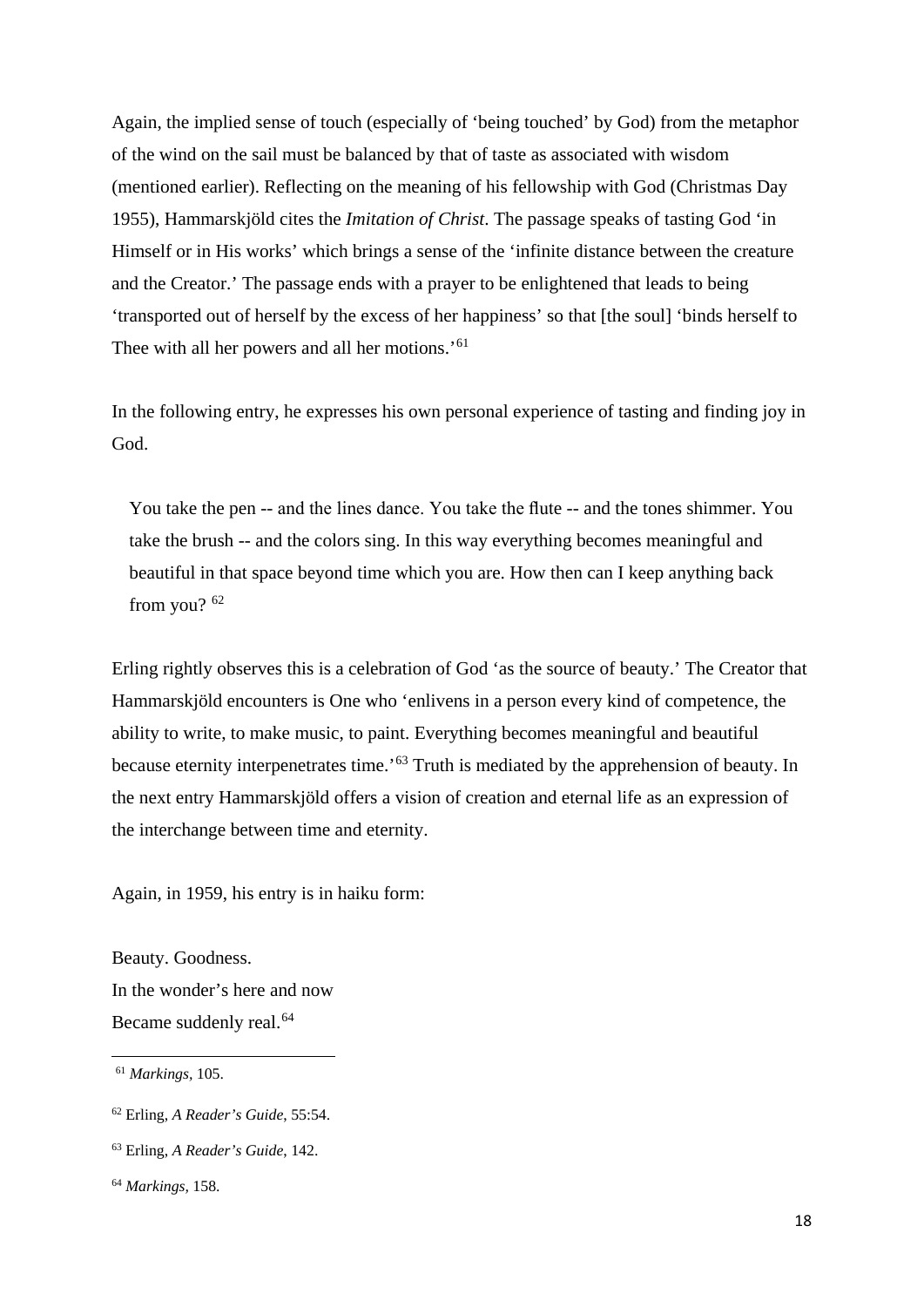While wonders do occur, Hammarskjöld does not want to base faith on them.<sup>65</sup> Here, he returns to his earlier insight that wonder is our primary impulse about mystery and what drives our quest for meaning.<sup>[66](#page-20-1)</sup>

What emerges from these texts associated with taste is a strongly internalised sense of beauty, a form of knowing 'from the inside', noted earlier about taste. It is through this that the author is touched and drawn by what is 'meaningful' in the world (its truth, its goodness) in a movement of self-transcendence. As noted earlier, the taste for divine things in the gift of wisdom is normally associated with the appreciation of the good. In discussing wisdom as a virtue, we explained Hammarskjöld's awareness of an intimate appreciation of, and sharing in, divine goodness as a centre of value. These texts seen cumulatively indicate the interpenetration of the transcendentals of beauty and goodness as doorways to the truth in Hammarskjöld's apprehension of God and of reality. This confirms a point noted earlier that beauty, with goodness (and truth), are properties of being, of reality that Hammarskjöld not only is touched by and tastes but is called share.

The co-inherence of goodness, truth and beauty is distilled in a passage that immediately precedes the passage on wind (Spirit) and light (Christ) explained above.

A poem is like a deed in that it is to be judged as a manifestation of the personality of its maker. This in no way ignores its beauty as measured by aesthetic standards of perfection, but also considers its authenticity as measured by its congruence with an inner life.<sup>67</sup>

Three criteria for evaluating a poem also apply to our human actions: the aesthetic, the authentic and the ethical. One could couch these in three questions: does the poem have integrity, harmony and proportion in its form that enables it to bring light (insight) to the

<span id="page-20-0"></span><sup>65</sup> *Markings,* 125.

<span id="page-20-1"></span><sup>66</sup> *Markings,* 33.

<span id="page-20-2"></span><sup>67</sup> *Markings,* 112.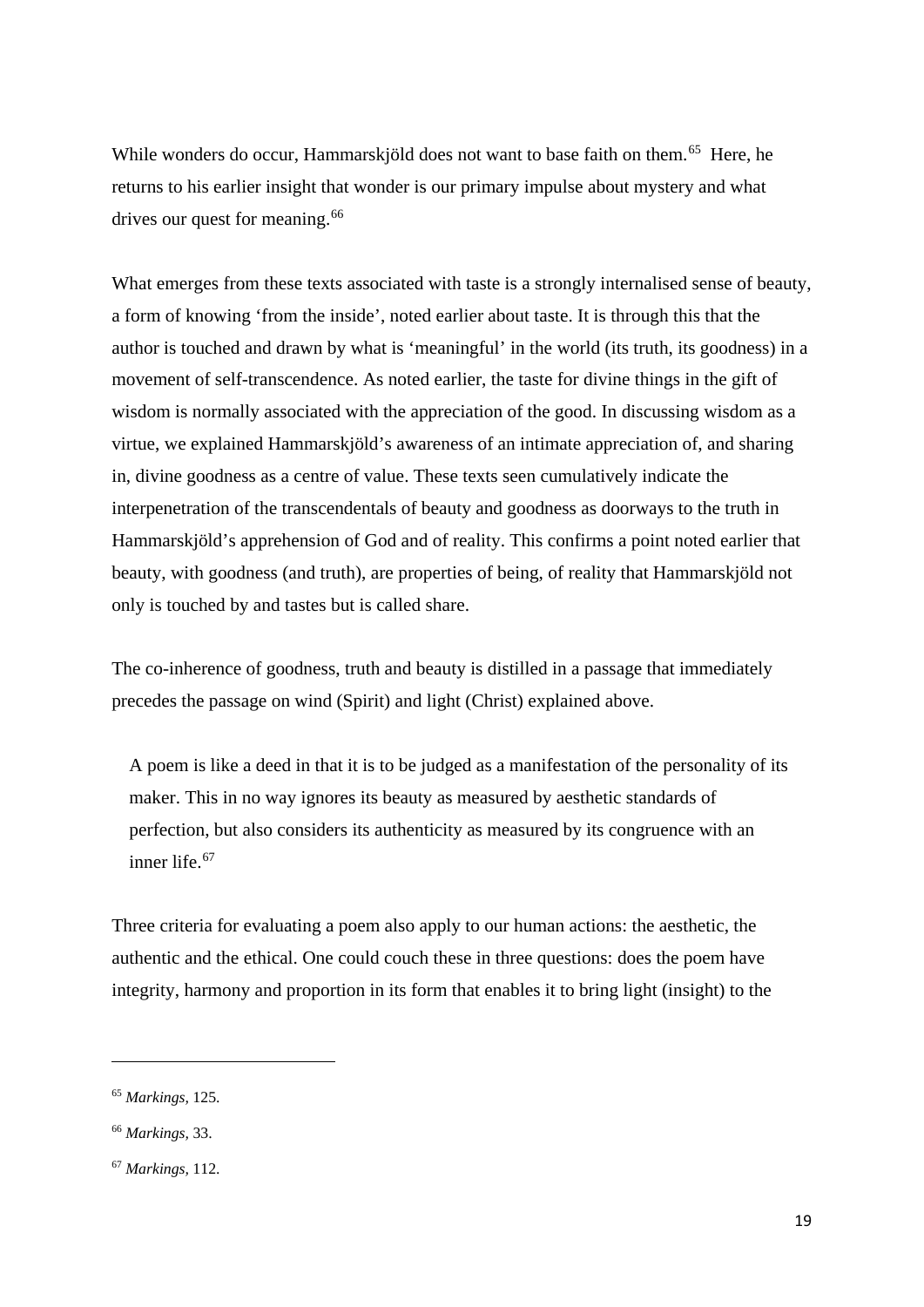reader? Is the poem a sincere and honest expression of the poet's innermost response to life? What sort of personality is being revealed, namely, the character of the poet?

In these three question can be found a compressed expression of the interplay and coinherence, successively, of the beautiful, the true and the good as much in human action as in a poem. If beauty is the truth that shines out, namely, it manifests itself, goodness is truth appreciated as a value to be pursued. For Hammarskjöld, the criterion of the authentic life (as true, good and beautiful) is one lived for others. One phrase captures this: when one reaches a point of being able to give without expecting a response, then '...Love has matured and, through dissolution of the self into light, [it] becomes a radiance...'[68](#page-21-0)

Taste, then, for Hammarskjöld, is an 'inside' knowing of beauty and of goodness that opens up to truth. Here is found the gateway to mystery with its summons to self-transcendence. Nevertheless, his taste for God prompting the desire to act as God would act in relation to the world mirrors what was discussed earlier about Hammarskjöld's insights into wisdom as an element in his religious consciousness. There, it was couched in terms of virtue and the first person modality. Now wisdom can be seen as the Gift. It is a sharing in the divine 'taste.' From the Spirit's wind acting on the sail, there emerges a common attitude, shared judgment about true value and subsequent action. With the second person perspective and the role of Joint Attention, the context is more explicitly interpersonal. Within friendship, a divine human cooperation is prompted and guided by the action of the Spirit. It is the realisation of Hammarskjöld's comment: 'Not I but God in me.'[69](#page-21-1)

Again, one cannot ignore how, in 1955, in addressing issues of conflict, Hammarskjöld reveals his awareness of the need to somehow 'enter into' the subjectivity of the ''other.' He wants to shift

the dividing- line in my being between subject and object to a position where the subject, even it is in me, is outside and above me –so that my *whole* being may become an instrument for that which is greater than  $I^{70}$  $I^{70}$  $I^{70}$ .

<span id="page-21-0"></span><sup>68</sup> *Markings,* 112.

<span id="page-21-1"></span><sup>69</sup> *Markings*, 127.

<span id="page-21-2"></span><sup>70</sup> *Markings,* 64. See Erling, *A Reader's Guide,* 53.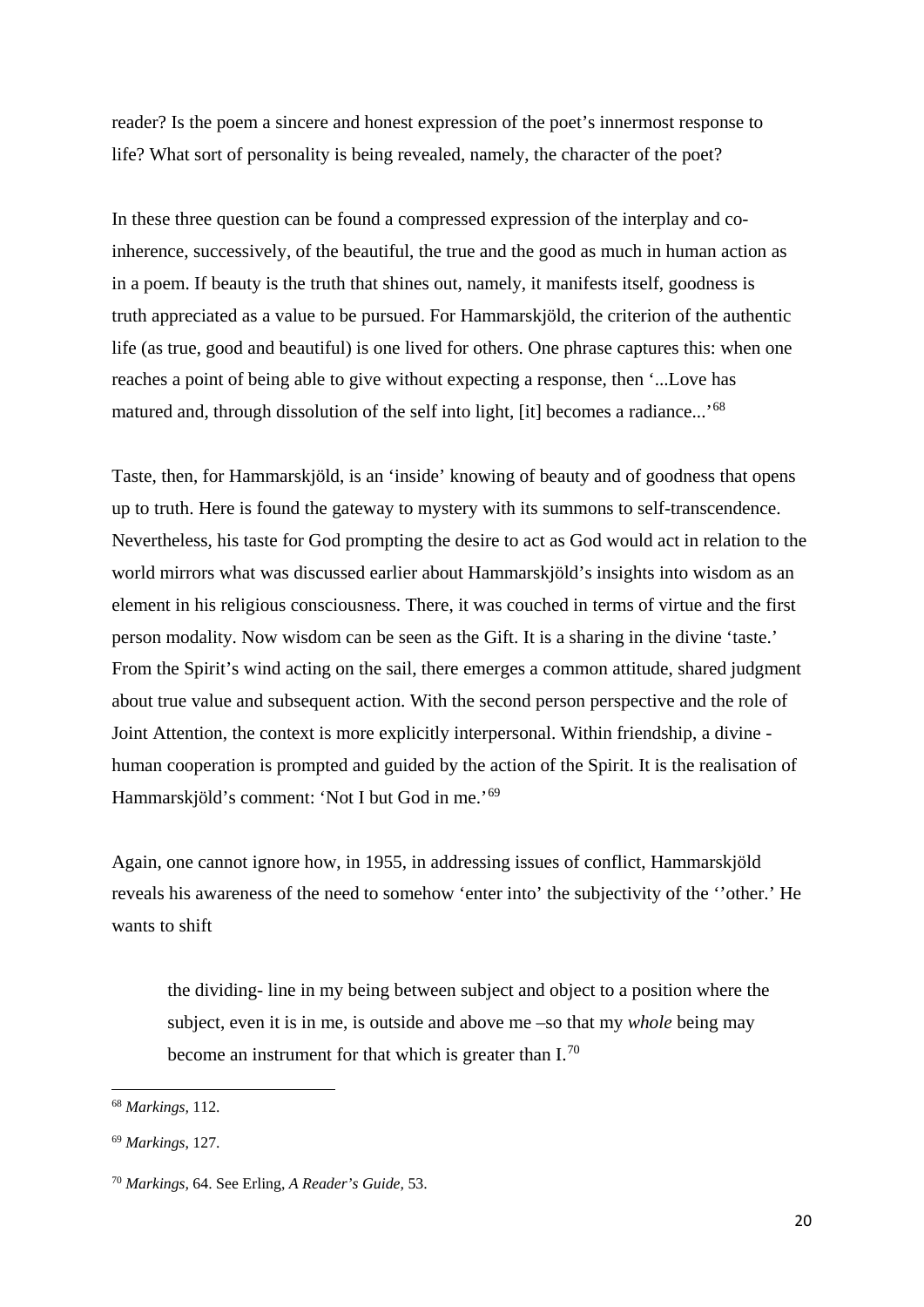For him, faith is being '*one* in God and God [is] wholly in you.<sup>'[71](#page-22-0)</sup> Its expression is in the polyvalent and participatory symbolism of wind (truth, the Word) and light (love, Holy Spirit). In this, Hammarskjöld is again expressing an entering into 'the subjectivity of the 'other' but now it is of the Trinitarian 'Others.'

To sum up. We see this sharing of subjectivity reflected in the identification with the movement of the Spirit (wind on the sail). It is intertwined with the presence (and action) of the Word through Hammarskjöld's use of the symbol of light in relation to a lens. The role of Christ in the work of the Spirit through the Gifts is often muted. As Anthony Kelly notes, the gift of wisdom is 'at once a tasting and an attunement to the reality of the crucified and risen One mediated in the life of the Church.'[72](#page-22-1) Because of our union with Incarnate Wisdom, that wisdom which is uppermost amongst the Gifts brings a sharing in Christ's 'taste' for divine things and in his judgement about divine realities. Hammarskjöld's blend of wind and light addresses this issue poetically and, by implication, theologically (while acknowledging his particular understanding of the community of the Church). The gift of wisdom is a share in the wisdom of Christ, who, has been given the Spirit 'without reserve' (John 3: 33) and, for Aquinas, possesses all the Gifts 'to a pre-eminent degree.'<sup>[73](#page-22-2)</sup>

## **Conclusion**

In *Markings*, with its blend of image, compressed emotion and distilled insight, we have the reflections of a very private man. Scholarship has uncovered many of the sources that shape and inform Hammarskjöld's religious consciousness and spiritual quest. Our considerations have (hopefully) illuminated convergences within a long-standing tradition. On the textual evidence, Hammarskjöld's articulation of wisdom, as loving knowledge, emerges from the author's groping and growing awareness of being known and loved by God. Again, through his use of image, symbol and language, he is enabled to integrate the voluntarist and

<span id="page-22-0"></span><sup>71</sup> *Markings,* 139,

<span id="page-22-2"></span><span id="page-22-1"></span><sup>72</sup> Anthony J Kelly, 'Faith as Sight? Toward a Phenomenology of Revelation', *Australian eJournal of Theology*  19:3, December, 2012, pp. 180-194, at p. 189 citing *ST* 2.2.45.2. .